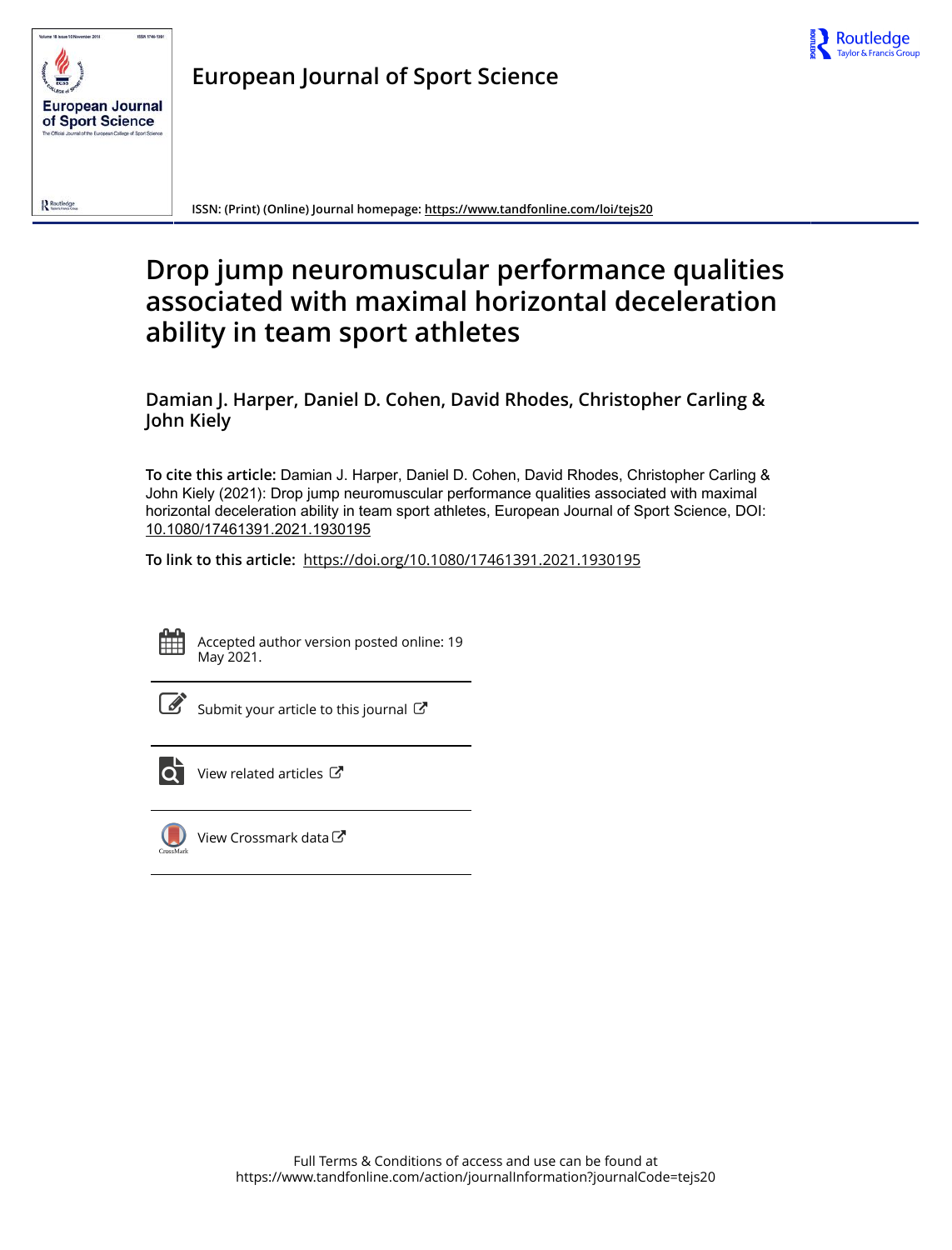**Publisher:** Taylor & Francis & European College of Sport Science **Journal:** *European Journal of Sport Science*  **DOI:** 10.1080/17461391.2021.1930195

Drop jump neuromuscular performance qualities associated with maximal horizontal deceleration ability

Check for updates

#### in team sport athletes

Damian J. Harper<sup>1</sup>\*, Daniel D. Cohen<sup>2,3</sup>, David Rhodes<sup>1</sup>, Christopher Carling<sup>5</sup>, John Kiely<sup>1</sup> 1Institute of Coaching and Performance, School of Sport and Health Sciences, University of Central Lancashire, Preston, UK 2Masira Research Institute, Faculty of Health Sciences, University of Santander, Bucaramanga, Colombia 3Sports Science Centre (CCD), Colombian Ministry of Sport (Mindeporte), Colombia 4French Football Federation, Paris, France

\*Corresponding Author: Damian Harper University of Central Lancashire, Preston, UK Email: DHarper5@uclan.ac.uk

Twitter: @DHMov

## Abstract

The purpose of this study was to investigate associations between, and within, drop jump (DJ) neuromuscular performance (NMP) qualities and maximal horizontal deceleration ability. We also compared DJ NMP qualities in "high" versus "low" horizontal deceleration ability athletes. Twenty-nine university athletes performed: (1) DJs on force plates from 20 (DJ20) and 40 cm (DJ40) heights and (2) maximal horizontal deceleration, measured using radar, following a 20 m acceleration. Maximal horizontal deceleration was evaluated using deceleration (HDEC; m,s<sup>-2</sup>), across the entire deceleration phase and during early and late deceleration sub-phases. Of the DJ variables assessed, DJ20 and DJ40 reactive strength index (RSI) and concentric mean force had the largest correlations with HDEC  $(r = 0.54$  to -0.61) and the largest differences between high and low HDEC groups ( $d = 1.20$  to 1.40). These correlations were stronger with the early than late HDEC sub-phase ( $r = -$ 0.54 to  $-0.66$  vs.  $r = -0.24$  to  $-0.40$ ). Notably, eccentric mean force in DJ40 had large correlations with both DJ20 and DJ40 concentric mean force  $(r = 0.67$  to 0.77), whereas at DJ20 these correlations were small  $(r = 0.22$  to 0.40). Similarly, DJ40 eccentric mean force had a much larger difference between the high and low HDEC groups than DJ20  $(d = 1.11 \text{ vs. } 0.51)$ . These findings suggest DJ RSI from either height may be used as a proxy for HDEC ability, while DJ kinetic analyses should use a higher height to distinguish those with a better capacity to generate eccentric braking forces under increased eccentric loading demands.

**Key words:** braking, eccentric, concentric, reactive strength, force Highlights:

- This is the first study to show significant associations with reactive strength, when measured using drop jump reactive strength index, and maximal horizontal deceleration ability.
- Drop jump reactive strength index was more strongly associated with the early than the late horizontal deceleration sub-phase, potentially highlighting the importance of reactive strength to the ability to brake quickly from high horizontal sprint velocities.
- Of the drop jump kinetic variables examined, concentric mean force had the largest associations with horizontal deceleration ability. However, eccentric mean force measured from higher drop jump heights was significantly associated with concentric mean force. Thus, the ability to generate high eccentric forces seems to be fundamental to drop jump and maximal horizontal deceleration performances.

## Introduction

Rapid horizontal decelerations occur frequently in team sports competitive match play, and are crucial to successful performance outcomes when sudden changes in velocity are required to successfully evade or pursue opponents (Harper et al., 2019). Horizontal deceleration requires players to generate and attenuate large braking forces with each limb during short ground contact times in order to quickly reduce whole body momentum (Dos'Santos et al., 2017). A larger magnitude of braking force may reduce the time needed to generate the requisite impulse to reduce momentum, in turn enabling horizontal deceleration to be achieved more rapidly. The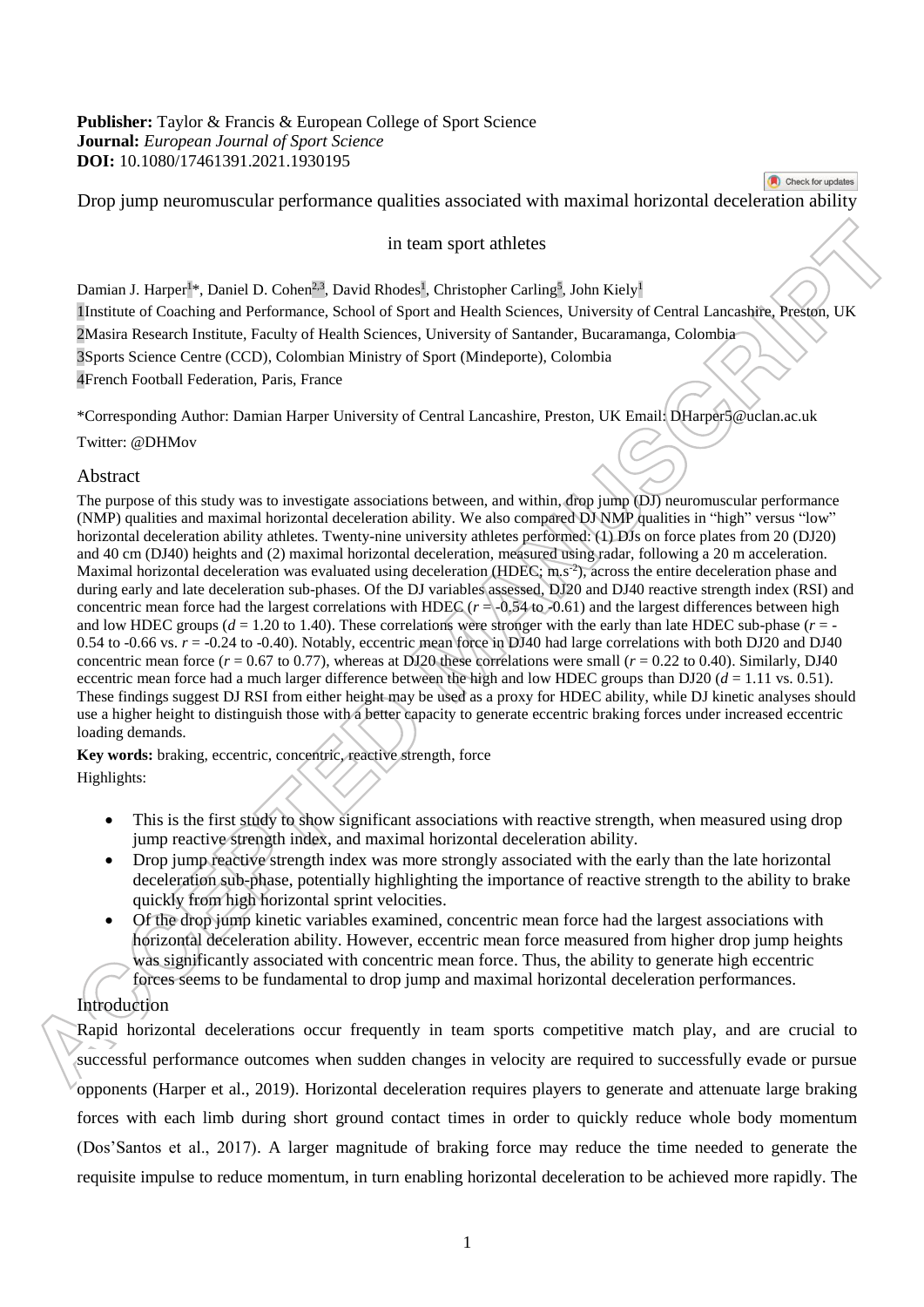braking ground reaction force profile associated with deceleration is distinct from that of other modes of running (i.e., horizontal acceleration and maximal velocity sprinting), imposing larger impact peaks and loading rates across very short time periods (Verheul et al., 2019). Consequently, in order to adequately prepare the swing limb for impact and to efficiently apply a high braking force, the neuromuscular system must appropriately coordinate the pre-activation and pre-tension of the ankle, knee and hip extensor musculature prior to ground contact (Colby et al., 2000). Indeed, deficiencies in the ability to rapidly pre-activate the ankle, knee and hip extensor muscles prior to ground contact can reduce total leg extensor force capability, thereby diminishing the ability to effectively orientate and apply the high braking impulse required to quickly decelerate whole body momentum (Tirosh & Sparrow, 2005).

The drop jump (DJ) is a movement used in both neuromuscular training and assessment that also requires quick and precise pre-activation of the leg extensors to counteract the impact forces generated during ground contact (Helm et al., 2019). Furthermore, just as the intensity of horizontal deceleration is accentuated as running velocity increases (Nedergaard et al., 2014; Oliva-Lozano et al., 2020), the deceleration demands of the DJ increase with greater drop height, significantly increasing demands for negative work and energy dissipation during the landing ("eccentric") phase of the jump (Kipp et al., 2018; Peng, 2011). Accordingly, there is a greater demand for leg stiffness, which is generated via higher pre-activation of leg extensor muscles prior to ground contact. This precontact regulation of leg stiffness enhances reflex potentials and the ability of elastic tissue structures to mechanically 'buffer' energy input to muscles and to positively contribute to the subsequent concentric (upward) phase of the DJ (Helm et al., 2019; Werkhausen et al., 2017). However, individuals with inadequate strength and/or neuromuscular skills to effectively attenuate higher impact forces, may adopt joint distribution strategies that result in greater negative work demands and a greater percentage of work being dissipated at the knee (McBride & Nimphius, 2020). Whilst such strategies may reduce exposure to excessive loads and attenuate the risk of injury, they also increase neuromuscular and energetic demands, in turn reducing DJ performance characterised by both reactive strength index (RSI) and leg stiffness (Helm et al., 2019; Kipp et al., 2018; McBride & Nimphius, 2020).

The RSI (jump height divided by ground contact time (GCT)) is a recognised measure of an individual's reactive strength and their ability to counteract high eccentric forces (Young, 1995). It is proposed that in addition to eccentric strength, power and dynamic stability, reactive strength is one of the major neuromuscular performance (NMP) qualities that underpin deceleration ability (Kovacs et al., 2008). Indeed, a speed and agility training program, with enforced deceleration activities significantly improved RSI (measured during a 40 cm DJ), while this was not observed in a control group performing the same program but without deceleration activities (Lockie et al., 2014). Therefore, greater DJ performance, reflected in higher RSI, is potentially indicative of enhanced capacity to counteract both the high eccentric braking forces generated during the DJ, and also to those abilities associated with rapid horizontal deceleration. Maximal eccentric strength is strongly correlated with DJ RSI (Douglas et al., 2020) and has moderate-to-large correlations with horizontal deceleration ability (Graham-Smith et al., 2018; Harper et al., 2021). Accordingly, a better DJ performance might also be associated with superior horizontal deceleration ability. Furthermore, in team sport athletes DJ RSI was strongly associated with both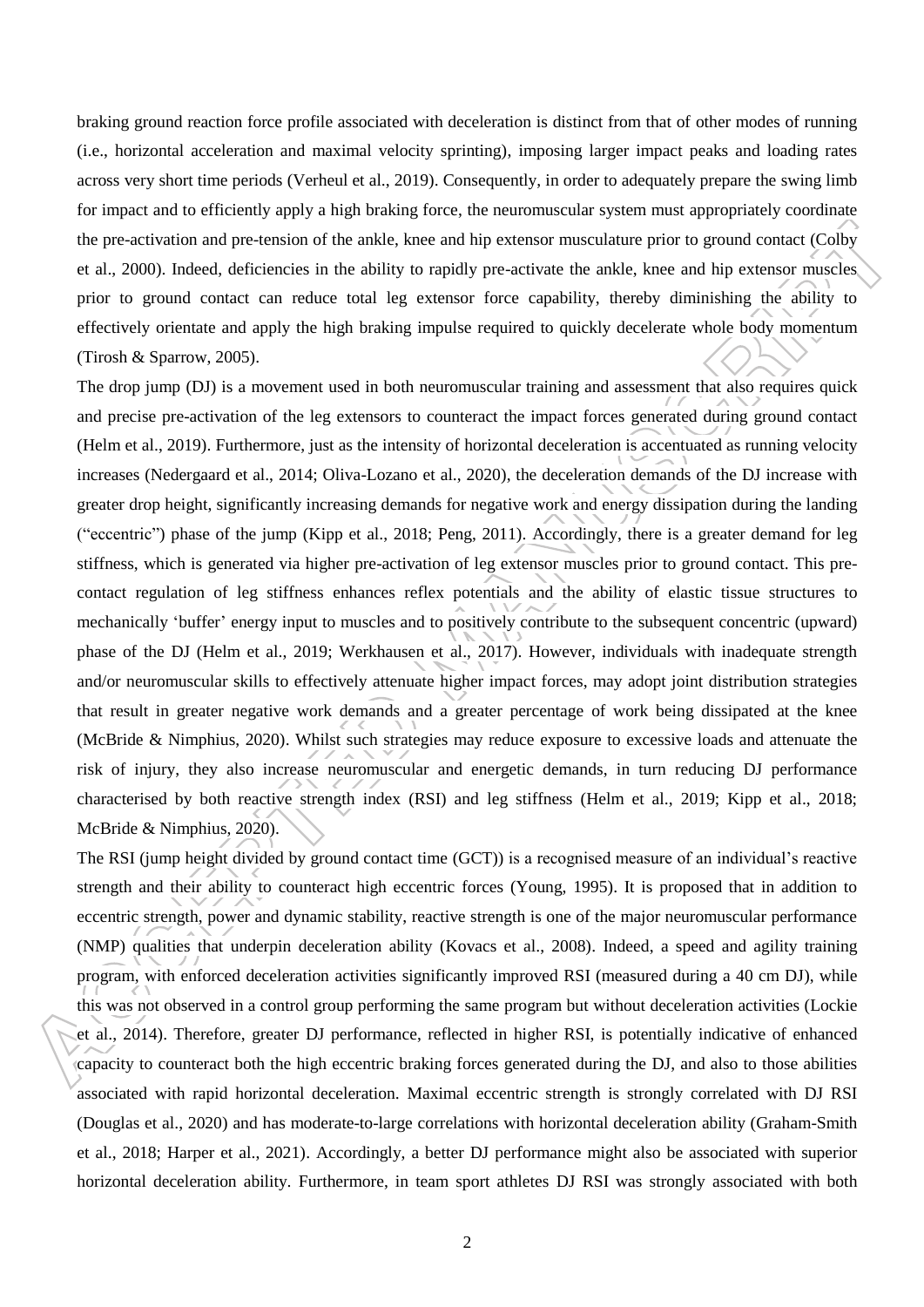vertical stiffness and maximum velocity during 50 m sprints (Douglas et al., 2020). Additionally, in the study by Douglas et al. (2020) leg stiffness and braking force in the DJ had large correlations with vertical stiffness measured during maximum velocity sprinting, providing evidence that these NMP qualities may also be important to generating and attenuating large ground reaction forces during short GCTs.

In comparison to other modes of running, horizontal decelerations create greater demands for energy absorption and depend less on the spring-like elastic functions typically used to amplify propulsive forces (Roberts & Azizi, 2011). Therefore, it is reasonable to speculate that kinetic variables, such as leg stiffness and eccentric force, which enhance performance during the eccentric (negative work) phase of the DJ (Douglas et al., 2018), may have larger associations with maximal horizontal deceleration ability than with commonly reported DJ performance outcomes, such as RSI. Furthermore, these mechanical qualities may be particularly important in team sport athletes capable of producing higher forward momentums (mass x velocity), and in order to decelerate rapidly must therefore also produce and attenuate higher eccentric braking forces.

Despite the apparent parallels between the neuromuscular demands of rapid horizontal deceleration and DJ movement tasks, associations between DJ kinetics and performance outcomes (such as DJ RSI) with horizontal deceleration ability have not been examined. Accordingly, the objectives of this study were to (1) explore potential correlations between DJ NMP variables and horizontal deceleration ability during the entire deceleration phase and during the early and late deceleration sub-phases, (2) compare DJ NMP qualities in athletes with high versus low horizontal deceleration ability, and (3) examine correlations within DJ and horizontal deceleration variables in team sport athletes. Based on previous findings (Douglas et al., 2020; Graham-Smith et al., 2018; Harper et al., 2021; Harper, Cohen, et al., 2020), it was hypothesized that DJ RSI and concentric mean force would have the largest associations with horizontal deceleration ability, but that DJ concentric mean force would be largely correlated with DJ eccentric mean force, due to previously reported correlations between DJ eccentric phase muscle activity and concentric peak force (McBride et al., 2008).

## Methods

#### **Participants**

Twenty-nine University athletes ( $n = 23$  male,  $n = 6$  female, age:  $19.7 \pm 1.8$  years, height:  $1.77 \pm 0.09$  m, body mass: 73.7  $\pm$  16.4 kg) engaging primarily in team sports (soccer, rugby league, rugby union and netball) volunteered to participate. To be eligible for inclusion in the study all participants had to take part in regular (3 times per week) moderate to high intensity exercise and be familiar with change of direction (COD) movements that involve high intensity accelerations and decelerations. All participants participated in plyometric and resistance training as part of their weekly sports training. Participants were excluded from the study if they had suffered any kind of musculoskeletal injury that had prevented participation in sport or physical activity within the previous 3 months. All testing was conducted in December, which is mid-way through the University competitive sport season. The institutional ethics review committee at University of Central Lancashire granted ethical approval in accordance with the recommendations of the Declaration of Helsinki. All participants received a clear written and verbal explanation of the study, including the benefits and risks of participation, before providing voluntary, informed, written consent.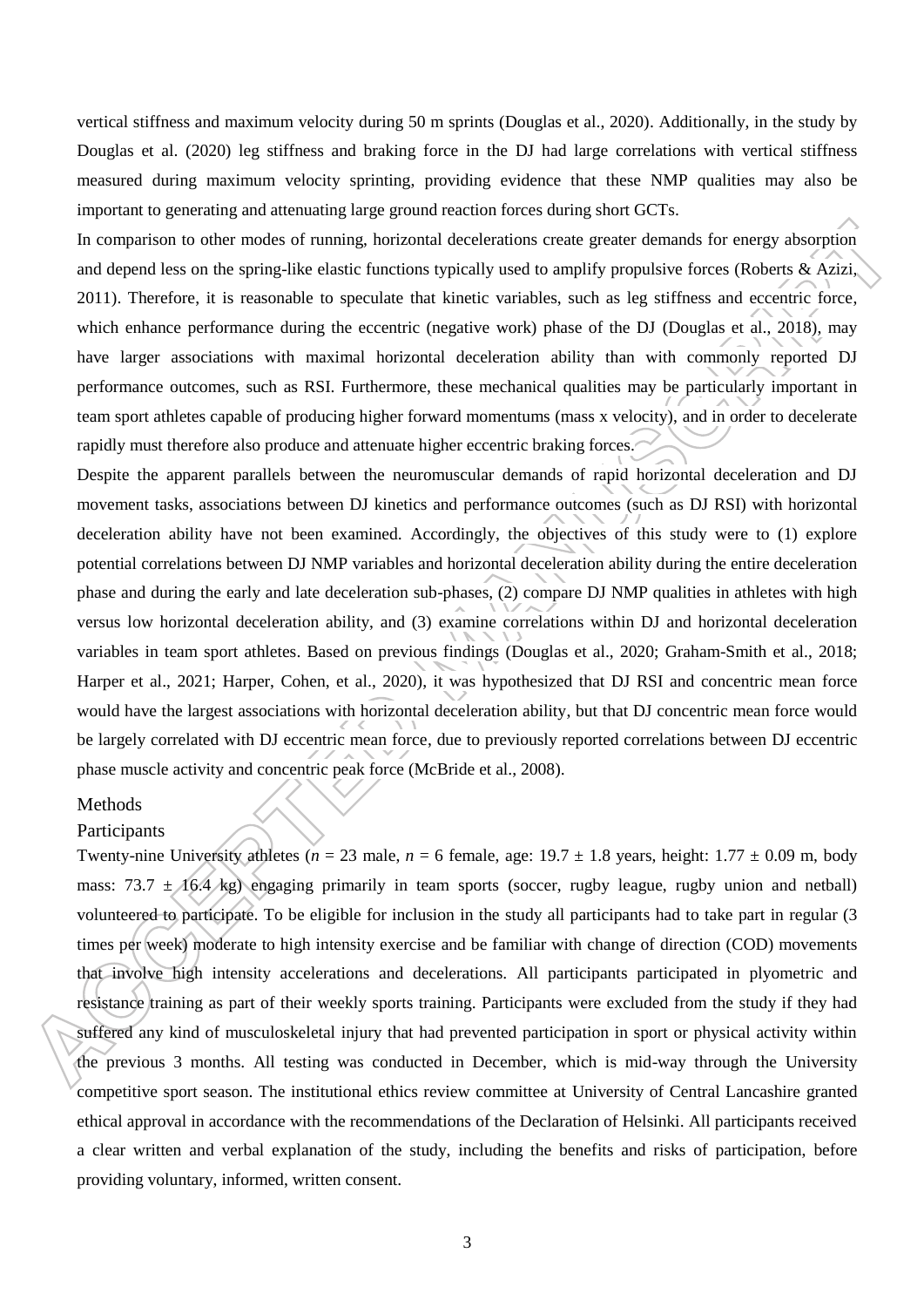#### Experimental Design

A cross-sectional research design was used to investigate the associations with DJ NMP and maximal horizontal deceleration ability in team sport athletes. All experimental procedures took place over a 2-week period, in which participants were required to complete 3 testing sessions separated by a recovery interval of at least 48 hours. Participants were asked to refrain from exercise in the 48 hours prior to testing. In the first session all participants had anthropometric measurements taken, completed a 20 m linear sprint, and were familiarised with the protocols of the maximal horizontal deceleration and DJ test protocols. In the second session participants completed the maximal horizontal deceleration test. In the final session participants completed DJ testing. All testing was completed on the same time of the day (9:00am to 12:00pm) on an indoor non-slip vinyl artificial sports surface. All participants wore their own indoor sports trainers during testing. Prior to testing all participants completed the same 15-minute standardised warm-up that included forward and backward jogging, dynamic stretching, and practice of test specific exercises (i.e. horizontal accelerations and decelerations, drop jumps) following a progressive increase in intensity.

#### Test Procedures

#### Anthropometrics

Standing height was measured to the nearest cm using a stadiometer (Seca 217, Hamburg, Germany), and body mass to the nearest 0.1 kg using electronic weighing scales (Seca, Hamburg, Germany).

## Maximal Horizontal Sprint Test

Sprint times were recorded over 20 m distance using timing gates (Witty, Microgate, Bolzano, Italy) set to a height of 0.8m (Cronin & Templeton, 2008). Times were recorded to the nearest 0.01s. Each sprint commenced from a stationary split stance position with the front foot positioned 30 cm behind the timing gate to prevent a false trigger. Participants were instructed to initiate their own start with no backward step or 'rocking motion' and to sprint as fast as possible. Each participant was allowed 2 trials interspersed by a passive recovery period of at least a 2-minutes duration. The best 20 m split was used as a 'criterion' time in the maximal horizontal deceleration test.

## Maximal Horizontal Deceleration Test

Maximal horizontal deceleration ability was assessed using a maximal horizontal acceleration-deceleration ability (ADA) test as described by Harper et al. (2020). Briefly, this involved participants sprinting maximally for 20 m before performing a maximal horizontal deceleration. Immediately following the end of the deceleration, players backpedalled to the 20 m line (Figure 1). To ensure the start of the deceleration commenced as close to the 20 m point as possible, any 20 m time that was 5% greater than the best 20 m split time achieved during the horizontal sprint test was considered as an unsuccessful trial. In such cases the participant were asked to repeat the test following a 3 to 5-minute recovery period. Participants were asked to perform a maximum of five trials, with the mean of the best two trials with the highest average deceleration used for analysis. Instantaneous horizontal velocity was measured throughout the maximal horizontal deceleration test using a radar device (Stalker ATS II, Applied Concepts, Inc., Dallas, TX, USA) sampling at 47 Hz. The radar device was mounted at a height of 1 m (approximate centre of mass) on a heavy-duty tripod, and positioned 5 m behind the start line.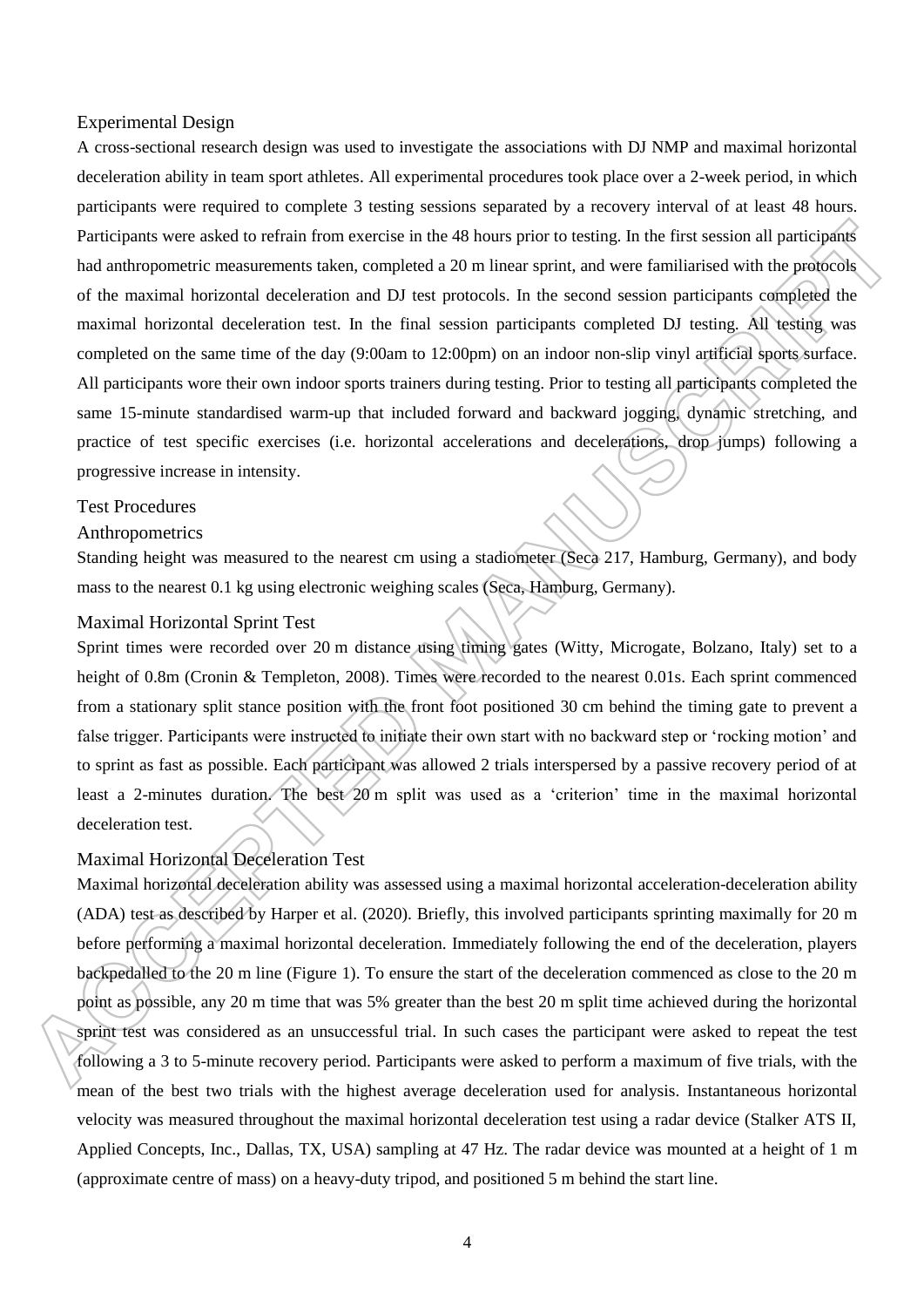#### Maximal Horizontal Deceleration: Radar Data Analyses

Raw instantaneous velocity-time data captured with the radar was manually processed in the graph mode editor of the Stalker ATS system software (Version 5.0, Applied Concepts, Inc., Dallas, TX, USA) following procedures outlined by Simperingham et al. (2019). Instantaneous horizontal velocity, time and displacement was exported to Microsoft Excel (version 14.6.4, Microsoft, Redmond, DC, USA) for further analyses. The start of the deceleration phase was defined as the time point immediately following the peak velocity ( $V_{Peak}$ ) achieved during the 20 m sprint. The end of the deceleration phase was defined as the lowest velocity (V<sub>Low</sub>) following  $\hat{V}_{\text{Peak}}$ . The entire deceleration phase was also further divided into early and late deceleration sub-phases using the time point associated with  $50\%$  V<sub>Peak</sub> (Figure 1).

Horizontal deceleration  $(m.s<sup>2</sup>)$  was calculated using procedures previously outlined by Harper et al. (2020) and averaged across the entire deceleration phase and during the early (HDEC<sub>Early</sub>) and late (HDEC<sub>Late</sub>) deceleration sub-phases. The peak instantaneous horizontal deceleration value (HDEC<sub>Peak</sub>) observed across the entire deceleration phase was also obtained. The intra-session reliability for all horizontal deceleration variables was interpreted using criteria proposed by Koo et al. (2016) and McMahon et al. (2021) and demonstrated good-toexcellent absolute ( $CV = 4.0-8.4\%$ ) and moderate-to-good relative (ICC = 0.60-0.87) reliability.

#### Drop Jump Test

Drop jumps were completed bilaterally from box heights of 20 and 40cm (DJ20 and DJ40) with trials commencing at the lowest drop height. Participants were instructed to perform four maximal DJs interspersed with 30-seconds recovery between trials, and 3 to 5-minutes between heights. For all DJs participants were instructed to "keep hands on their hips, to step out from the box, and to jump as high and as fast as possible by minimising time on the ground" (Pedley et al., 2017). All DJs were performed onto a pair of portable vertical axis force platforms (35 x 35cm, PASPORT force plate, PS-2141; PASCO Scientific, Roseville CA) that simultaneously sampled at a rate of 1000 Hz. The platforms were positioned 10 cm away from the DJ boxes. To ensure safety of participants during the DJ landing phase, the force platforms were positioned within a heavy-duty foam surround. If participants did not land with both feet positioned on the force plates, or adhere to DJ technical requirements (i.e., there was a clear step down rather than step out), the DJ was ruled invalid, and participants were asked to perform an additional DJ at the end of the series.

## Drop Jump: Force-Platform Analyses

DJ raw unfiltered vertical ground reaction force data was captured and analysed using commercially available software (Forcedecks, Vald Performance Pty Ltd, Australia). A vertical force threshold of 20N was used to delineate the start and end of ground contact, and the end of the flight phase. Eccentric and concentric phases of ground contact were determined from initial ground contact to zero velocity, and zero velocity to take off, respectively. The DJ NMP variables included: GCT, jump height (calculated using flight time), RSI calculated as jump height (m) divided by GCT (s), eccentric mean force, concentric mean force and leg stiffness calculated using the method by Dalleau et al. (2004). Data from the two DJ trials with the highest RSI scores were averaged and used in the analyses. The intra-session reliability for all DJ variables was interpreted using criteria proposed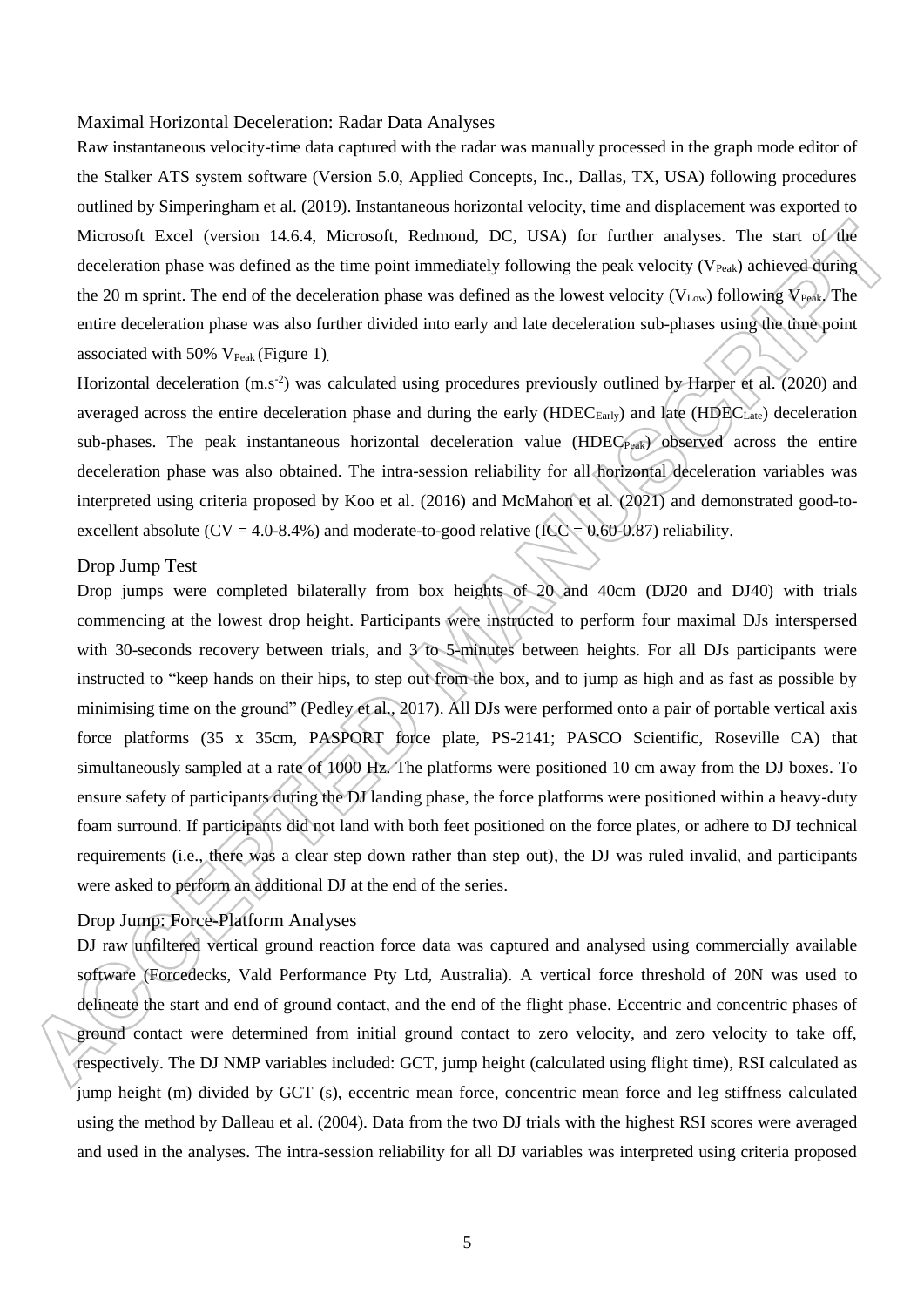by Koo et al. (2016) and McMahon et al. (2021) and demonstrated good-to-excellent absolute (CV: 2.8-6.2%) and relative (ICC: 0.76-0.97) reliability.

#### Statistical Analysis

Normality of the data was checked using the Shapiro-Wilk's test. To examine relationships between horizontal deceleration abilities and DJ NMP variables, Pearson's (parametric data) or Spearman's (non-parametric data) correlations were calculated using SPSS for Mac (version 20.0; SPSS, Chicago, IL). Correlations were interpreted using the scale from Hopkins (2002) as: trivial (0.00 to 0.09), small (0.10 to 0.29), moderate (0.30 to 0.49), large (0.50 to 0.69), very large (0.7 to 0.89) and almost perfect (0.90 to 0.99).

To further examine differences in DJ NMP qualities, players were dichotomised into high and low HDEC ability groups using a median-split. Independent samples *t*-test (parametric) or Mann-Whitney U tests (non-parametric) were used to compare DJ NMP qualities of these two groups. Standardised mean differences (Cohen's *d* effect size) were calculated using an online statistical spreadsheet to evaluate the magnitude of differences between groups (Lakens, 2013), and were interpreted using the scale from Hopkins (2002) as: trivial (0.00 to 0.19), small  $(0.20 \text{ to } 0.59)$ , moderate  $(0.60 \text{ to } 1.19)$ , large  $(1.20 \text{ to } 1.99)$ , very large  $(2.0 \text{ to } 4.0)$  and extremely large  $(> 4.0)$ . 90% confidence intervals (90% CI) were calculated for all correlations and effect sizes. Statistical significance was set at *P* < 0.05.

#### Results

Associations between horizontal deceleration ability variables

Table 1 reports descriptive statistics (mean  $\pm$  SD) and correlations between all horizontal deceleration variables. HDEC had 86% shared variance with HDEC<sub>Early</sub>, but only a 46% shared variance with HDEC<sub>Late</sub>. HDEC<sub>Late</sub> also had a higher shared variance with HDEC<sub>Peak</sub> ( $r^2$  = 79%) than HDEC<sub>Early</sub> ( $r^2$  = 29%).

Associations between drop jump neuromuscular performance variables

Table 2 shows the descriptive statistics (mean  $\pm$  SD) and correlations between all DJ NMP variables. The largest significant correlations with DJ20 and DJ40 RSI were DJ20 ( $r = 0.84$ ) and DJ40 concentric mean force ( $r = 0.80$ ), respectively. Both DJ20 and DJ40 RSI had moderate correlations with DJ20 and DJ40 eccentric mean force (*r* = 0.40 and 0.46, respectively). DJ20 and DJ40 eccentric mean force had a low-shared variance ( $r = 0.48$ ,  $r^2 = 23$ %). Notably, DJ40 eccentric mean force had a very large significant correlation with both DJ20 (*r* = 0.66) and DJ40 (*r*  $= 0.77$ ) concentric mean force and a very large-to-almost perfect significant correlation with DJ20 ( $r = -0.73$ ) and DJ40 GCT  $(r = -0.93)$ .

Associations between approach velocity, approach momentum, drop jump and maximal horizontal deceleration ability variables

Table 3 shows the correlations between maximal approach velocity ( $V_{Peak}$ ), approach momentum (MOM<sub>Peak</sub>),  $DJ20$  and  $DJ40$ , and maximal horizontal deceleration ability variables.  $V_{Peak}$  had a very large significant correlation with HDEC ( $r = -0.76$ ), however MOM<sub>Peak</sub> was only moderately correlated with HDEC ( $r = -0.33$ ). As such players with greater V<sub>Peak</sub> tended to display greater HDEC ability, but not higher MOM<sub>Peak</sub>. DJ20 and DJ40 concentric mean force and RSI had significant large correlations with HDEC ( $r = -0.54$  to  $-0.61$ , P = <0.01) and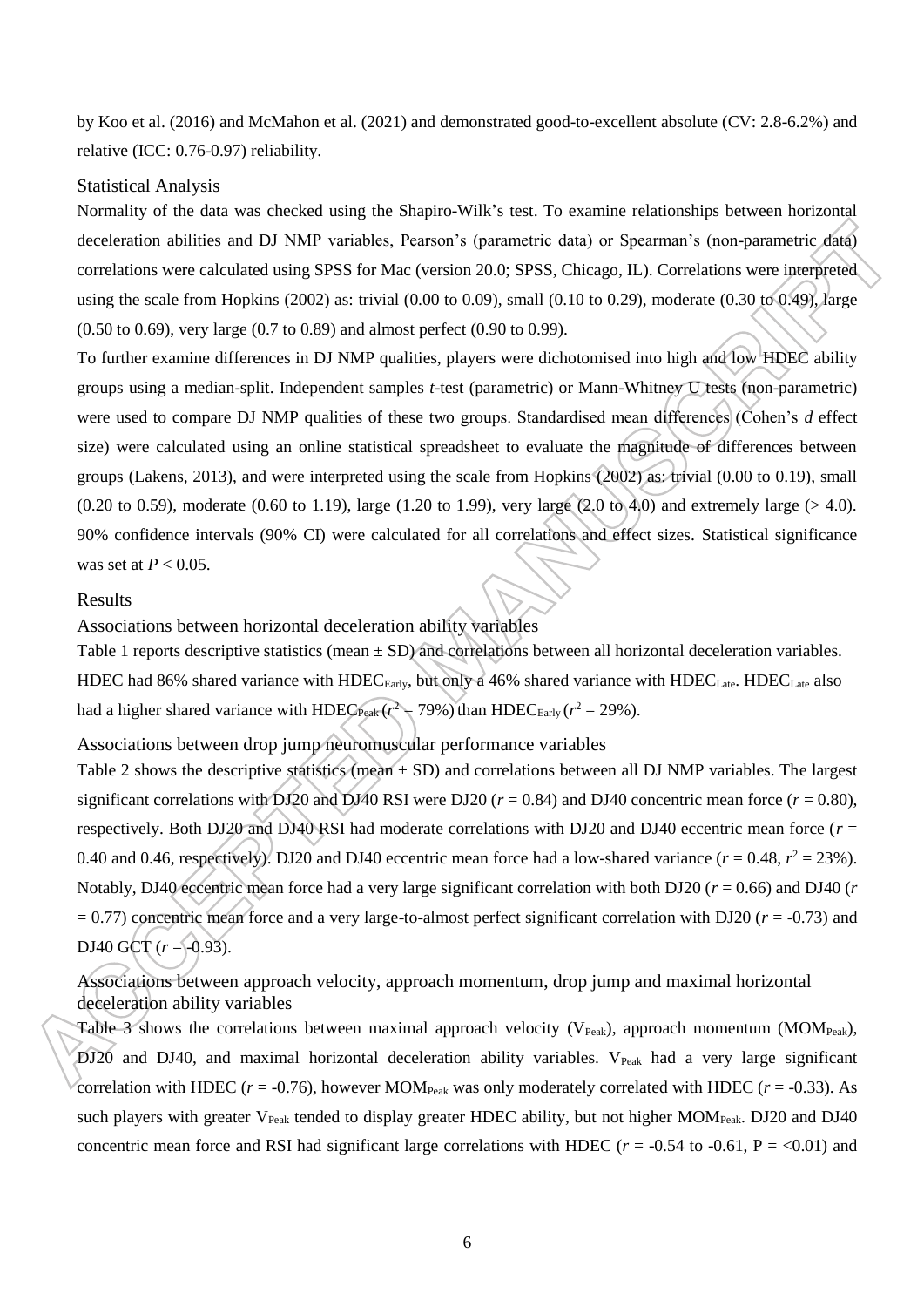HDEC<sub>Early</sub>  $(r = -0.54$  to  $-0.66$ ,  $P = < 0.01$ ). DJ20 and DJ40 jump height also had significant large correlations with HDEC<sub>Early</sub>  $(r = -0.52, P = <0.01)$ .

## Differences in drop jump neuromuscular performance variables between high and low horizontal deceleration ability groups

Table 3 shows descriptive statistics (mean  $\pm$  SD) and effect size (Cohen's *d*) differences in DJ NMP variables between the high and low HDEC ability groups. DJ20 and DJ40 RSI and concentric mean force demonstrated the largest effect size differences between the high and low HDEC ability groups ( $d = 1.20$  to 1.40,  $P = \le 0.01$ ). Both DJ eccentric mean force and GCT had larger differences between the high versus low HDEC ability groups at higher ( $d = 0.87$  to 1.11) compared to lower ( $d = 0.29$  to 0.51) drop heights. In contrast, DJ jump height showed only a significant large difference between high and low HDEC ( $d = 1.29$ ,  $P = <0.01$ ) ability groups at the lower drop height (i.e. 20 cm).

#### Discussion

The aim of this study was to evaluate associations between, and within, DJ NMP variables and maximal horizontal deceleration ability in team sport athletes. A further objective was to compare differences in DJ NMP qualities between athletes characterised with high versus low HDEC ability. An important and novel finding was that both DJ20 and DJ40 RSI and concentric mean force had the largest correlations with HDEC ability and also had large differences between high and low HDEC ability groups. Another novel finding revealed through examining the early and late horizontal deceleration sub-phases, was that both DJ20 and DJ40 RSI and concentric mean force had larger correlations with the early compared to late HDEC sub-phase. Notably, DJ40 eccentric mean force had large-to-very large significant correlations with both DJ20 and DJ40 concentric mean force, whilst only small correlations were evident at the lower DJ20 height. Similarly, when comparing high versus low HDEC ability groups there was a much larger effect size difference in DJ eccentric mean force at the higher than lower DJ height. These findings broadly support our study hypotheses, but specifically highlight the importance of being able to generate and re-utilise high eccentric braking forces, particularly at higher DJ heights, for potential improvements in horizontal deceleration ability.

Although reactive strength has been proposed as a major NMP quality underpinning deceleration performance (Kovacs et al., 2008), this is the first study to report significant and large associations between reactive strength, characterised by DJ RSI, and maximal horizontal deceleration ability in team sport athletes. In addition to the significant correlations between DJ RSI and HDEC ability, dichotomising players into high and low HDEC ability revealed that those with high HDEC also had significantly higher RSI at both drop heights (DJ20;  $d = 1.28$ ) and  $DJ40$ ;  $d = 1.20$ ). DJ RSI is considered to be representative of the 'stretch-load' capacity of the muscle-tendon unit during short  $( $0.25 \text{ s}$ ), high force impacts with the ground, and is a widely adopted assessment used to$ measure athletes capacity to counteract high eccentric-braking forces (Young, 1995). The present results support this concept, as players with greater DJ RSI seem better able to generate higher eccentric-braking forces under increased eccentric loading demands, thereby enabling them to produce more rapid horizontal deceleration. Similarly, DJ RSI scores from greater DJ heights ( $\sim$ 50 cm) also appear to contribute to higher maximal sprinting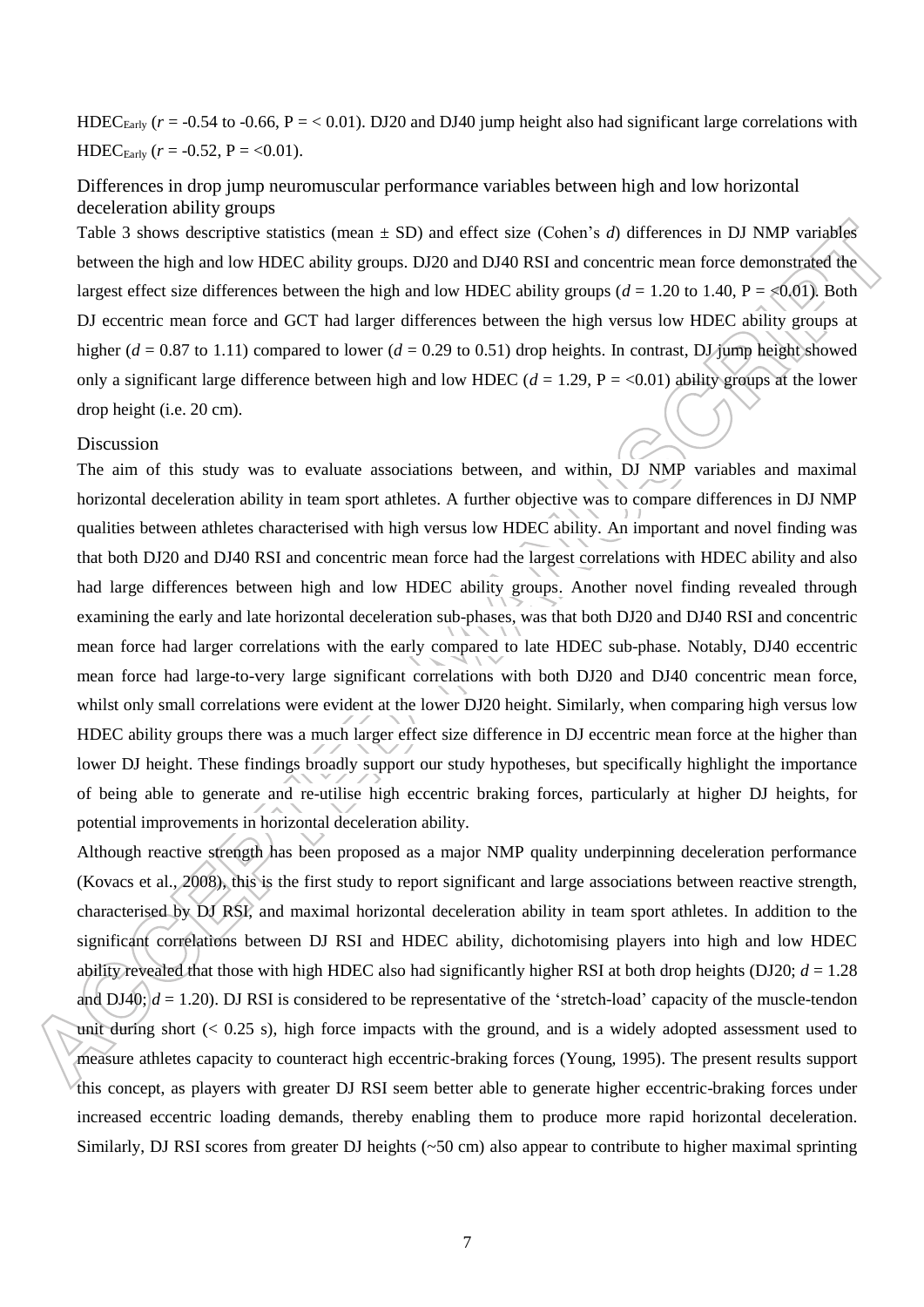velocities in team sport athletes, likely, due to a greater ability to 'strike the ground' with a stiffer leg spring (Douglas et al., 2020).

The very large correlation ( $r = -0.76$ ) and shared variance (58%) between V<sub>Peak</sub> and HDEC reported in the current study, suggests that these factors share common NMP qualities. Similar to during maximal velocity sprinting (Bezodis et al., 2008), athletes need to rapidly attenuate and generate high impact forces (~ 6 times body mass) during very short time frames (~ 150 ms) when performing maximal horizontal decelerations (Verheul et al., 2019). Indeed, quadriceps muscle pre-activation prior to ground contact during horizontal decelerations, can exceed maximal voluntary isometric contraction levels (Colby et al., 2000) in order to generate the high internal extensor moments needed to resist and control knee flexion immediately following foot strike. Furthermore, as a consequence of the rapid stretch of the quadriceps muscle-tendon complex following ground contact, muscle activation may be in excess of 150% maximal voluntary contraction, thereby augmenting shock attenuation and yielding control capacities (Colby et al., 2000). Accordingly, rapid muscle pre-activation and reflex responses seem to be important NMP qualities contributing to the attainment of both higher maximal sprinting speeds and rapid horizontal decelerations. In agreement with Douglas et al. (2020), greater DJ RSI scores seem indicative of both higher maximal eccentric strength and better neuromuscular activation abilities.

The larger associations we observed between DJ RSI and the early compared to the late horizontal deceleration sub-phase are a novel finding. Interestingly, HDEC<sub>Early</sub> had a larger shared variance with overall HDEC ability than the late horizontal deceleration sub-phase (85 vs. 46%, respectively). Together with the observation that high HDEC group also had significantly larger DJ RSI scores than the low HDEC group, these findings highlight the potential importance of the reactive strength quality represented by DJ RSI and players' ability to brake quickly from higher horizontal sprint velocities. A 'preparatory' braking period associated with postural adjustments and a gradual reduction in velocity prior to a 'fast' braking period consisting of a high posteriorly directed braking force and a rapid reduction in velocity has previously been defined (Jian et al., 1993). A longer preparatory braking period could be driven by a 'self-regulatory' avoidance strategy whereby those with inadequate strength to cope with the large impact peaks and loading rates distribute these forces across more deceleration steps. In agreement with this, our findings suggest that players with a lower HDEC ability spend more time 'preparing' to brake before the 'fast' brake period commences, resulting in lower HDEC<sub>Early</sub> sub-phase performance. This may also explain why the shared variance between HDEC<sub>Peak</sub> and HDEC<sub>Late</sub> was much larger than HDEC<sub>Peak</sub> and  $HDEC_{Earth}$  (79 vs. 29%, respectively) — indicating that particularly in players with lower early horizontal deceleration performance, higher peak deceleration values and accompanying forces, may occur towards the end of the deceleration phase. Potentially, this early horizontal "deceleration-deficit" could also have a detrimental effect on player's COD ability (Jones et al., 2017) and increase lower limb mechanical load and injury-risk during the final braking steps of severe COD manoeuvres (Jones et al., 2016; Thomas, Dos'Santos, et al., 2020; Thomas, Dos'Santos, et al., 2020). These findings suggest that training programs that enhance players DJ RSI capabilities may drive better early phase deceleration performance, aligning with previous observations that players with greater eccentric quadriceps strength can attain greater deceleration in the preparatory deceleration steps prior to a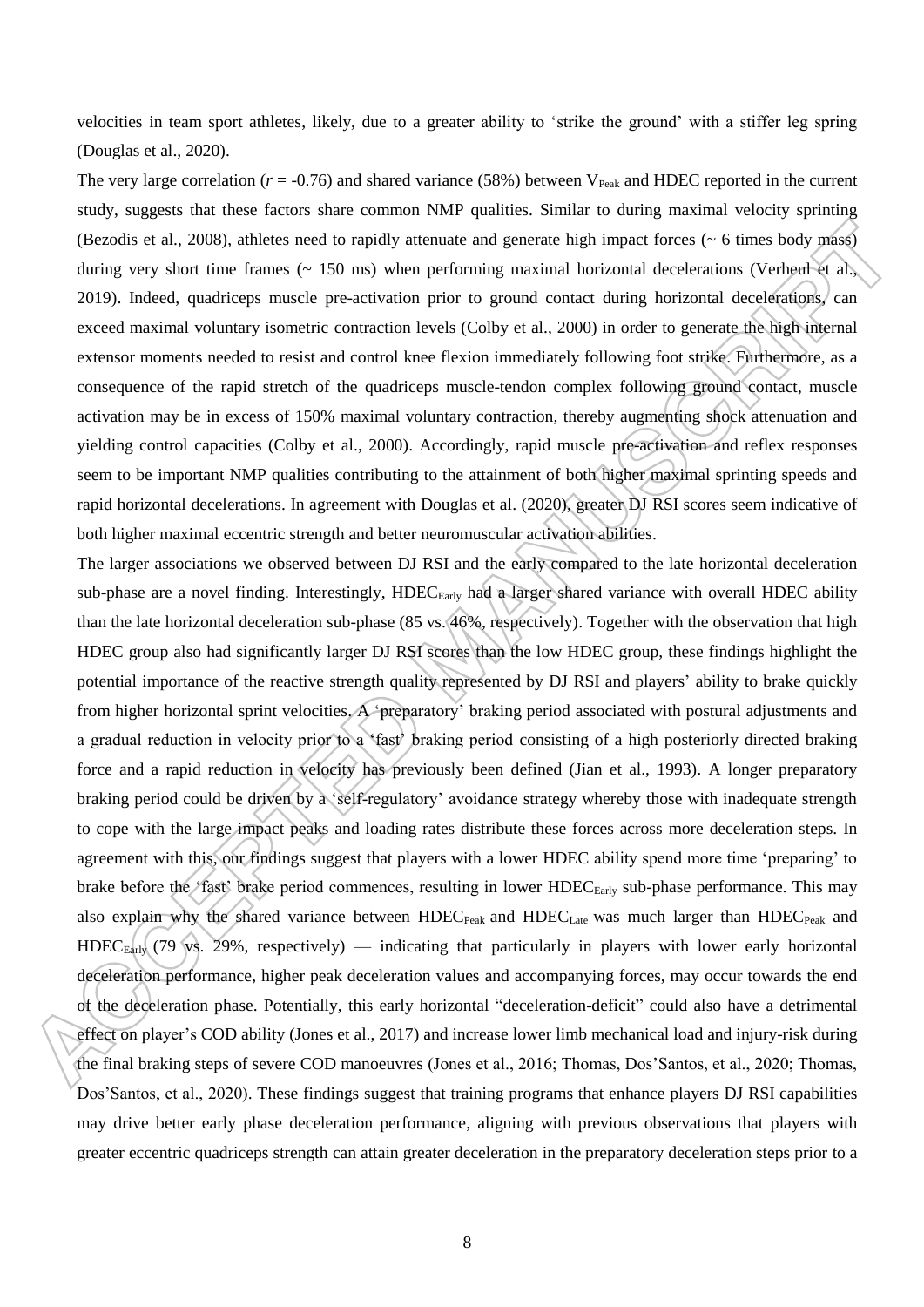severe COD, which subsequently enables them to approach the COD faster and attain faster overall COD performance (Jones et al., 2017).

Of the DJ kinetic variables analysed, concentric mean force relative to body mass had the largest correlations with HDEC ability at both drop heights. McBride, McCaulley and Cormie (2008) reported significant correlations between concentric force during DJ performed from an approximate height of 40 cm and increased pre-impact and eccentric muscle activation. Interestingly, the findings of the present study support this observation, with results showing significant large-to-very large correlations between DJ40 eccentric mean force and both DJ20 (*r*  $= 0.64$ ) and DJ40 ( $r = 0.77$ ) concentric mean force. In contrast, DJ20 eccentric mean force had only small correlations with DJ20 ( $r = 0.40$ ) and DJ40 ( $r = 0.22$ ) concentric mean force. Similarly, there were only small differences in DJ20 eccentric mean force  $(d = 0.51)$  between those with high and low horizontal deceleration ability, but at DJ40 differences were approaching large  $(d = 1.11)$ . This highlights the potential importance of generating high eccentric braking forces during short GCT, revealed when the more demanding higher DJ height is used in underpinning horizontal deceleration ability. Indeed, DJ40 eccentric mean force had an almost perfect negative correlation with DJ40 GCT  $(r = -0.93)$  explaining 86% of the shared variance. These observations agree with the prediction of the impulse-momentum relationship whereby impulse is directly proportional to change in velocity of a mass (i.e., a higher magnitude of force in less time, creating a 'tall-thin' impulse shape) enabling a reduced GCT. Douglas and colleagues (2018, 2020) also highlighted the importance of training approaches that can increase the magnitude and rate of braking force application for attainment of shorter GCTs and higher maximal sprint velocities. Interestingly, individuals with greater lower limb strength (1RM squat  $> 1.6$  x body mass) have been shown to have lower eccentric (negative) work demands under increasing eccentric loads, leading to more optimal dampening strategies and greater movement efficiency (McBride & Nimphius, 2020). This may have important performance and injury-risk reduction implications for team sport athletes who experience a large frequency of high-intensity decelerations during match play (Harper et al., 2019), and where enhanced efficiency would reduce cumulative load and stress on soft tissue structures during high-intensity horizontal decelerations.

Although there was a very large correlation between  $V_{Peak}$  and HDEC ability, the correlation between the maximal approach momentum ( $M_{Peak}$ ) and HDEC was lower ( $r = -0.33$ ), with a shared variance of just 11%. Therefore, while higher forward momentum would require higher braking forces in order to achieve higher horizontal deceleration, these findings suggest that those with higher approach momentum immediately prior to deceleration do not necessarily have this capacity meaning horizontal deceleration ability is hindered, potentially requiring greater training focus. This proposition agrees with previous findings showing that players with higher sprint velocities and momentum capabilities also had higher COD-deficits (Fernandes et al., 2021; Freitas et al., 2019; Loturco et al., 2019). Higher COD-deficit indicates players have a greater relative 'drop-off' in speed and momentum when changing direction in comparison to the horizontal speed and momentum that is attained when no COD is required. Accordingly, these authors speculated that larger COD-deficits may be due to players with higher sprint momentums being unable to attain the higher braking forces required to decelerate prior to COD, resulting in longer deceleration times.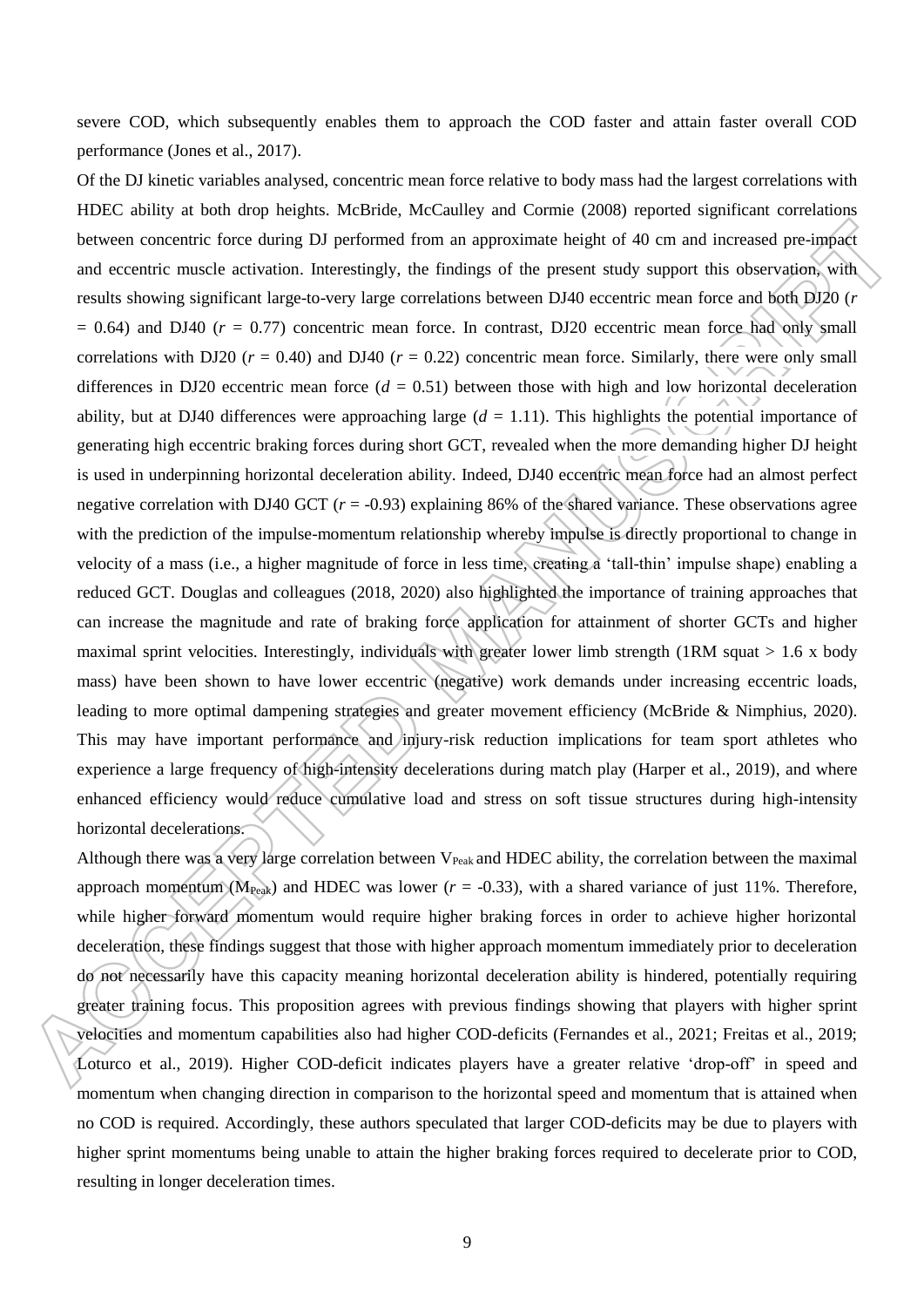Interestingly however, we observed significantly higher approach velocities in the high HDEC ability group than in the low HDEC ability group  $(7.74 \text{ vs. } 6.98 \text{ m.s}^{-1}$ , respectively) despite only trivial to small differences in body mass (73.5 vs. 72.2 kg, respectively). These findings suggest that the small-to-moderately higher approach momentum observed in the high compared to low HDEC ability groups (568 vs. 509 kg.m.s<sup>-1</sup>, respectively) were largely determined by the higher maximal sprint velocities achieved prior to decelerating. Accordingly, in CODdeficit studies that did not directly measure deceleration performance, higher sprint velocities may not negatively influence horizontal deceleration performance. Indeed, greater acceleration and sprinting speeds have been shown to provide the 'opportunity' to attain higher rates of deceleration during competitive match play scenarios (Newans et al., 2019; Oliva-Lozano et al., 2020). Consequently, sports science and medicine practitioners should aim to thoroughly profile a team sport player's maximal horizontal deceleration ability, alongside the assessment of maximal horizontal acceleration and top speed capabilities. Based on these profiles, practitioners can then determine if a greater relative training focus is required on horizontal acceleration, deceleration or top speed running capabilities.

Future research should investigate individual horizontal acceleration-to-deceleration ratios and aim to ascertain associations with important performance outcomes and injury-risk mechanisms. One might speculate that a lower horizontal deceleration compared to acceleration ability (i.e., lower deceleration-to-acceleration ratio) could be associated with a greater lowering of 'speed potential' during match play (i.e., self-regulation), and thus a reduced ability to perform frequent and prolonged high-intensity multi-directional movements. Furthermore, in unanticipated situations when rapid decelerations are required, these players may be at a heightened risk of tissue damage and injury due to increased likelihood of the forces in abrupt decelerations coming closer to or surpassing tissue tensile strength capacities. Accordingly, collection of such information could have significant implications for the design of training programmes aimed at ensuring players are optimally prepared for competition demands. Future research should also investigate if the findings of the current study are also observed in more highly trained athletes and with unanticipated horizontal decelerations. Furthermore, as with any study involving the assessment of DJ performance, there may be intra-and inter-participant variability in the actual drop height performed. In an attempt to address this, all participants in the current study were instructed to initiate the DJ by "stepping out" of the box with a single-leg (Pedley et al., 2017) and were familiarised with these procedures one week prior to testing. Nevertheless, homogenous drop height cannot be assumed.

## Conclusion

In this study, team sport players with greater reactive strength, assessed using DJ-RSI, demonstrated superior horizontal deceleration abilities. As previously reported with respect to maximal velocity sprinting, athletes with greater DJ RSI scores seem able to produce, attenuate and re-utilise higher eccentric-braking forces, thereby enabling them to achieve superior horizontal deceleration. We also found that there were larger associations between DJ RSI and the early, compared to the late deceleration sub-phase. This has potential implications for the design of training and injury-risk mitigation strategies aimed at both enhancing horizontal deceleration performance and reducing the excessive braking forces that maybe experienced during the late deceleration phase, particularly in those with poorer early deceleration ability. Accordingly, we recommend DJ RSI as an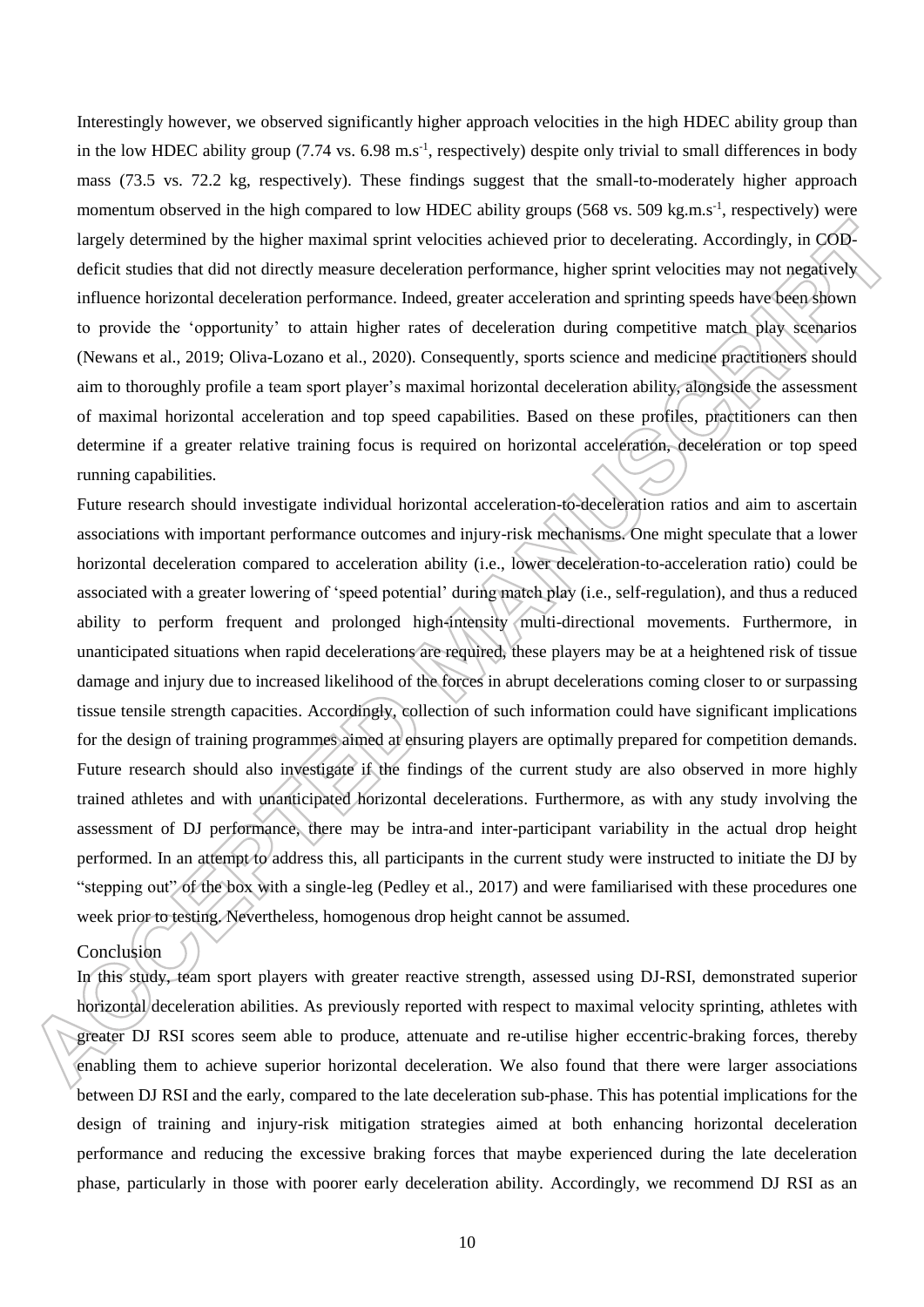alternative in-direct marker of horizontal deceleration ability that can be easily and quickly obtained in fieldbased environments using relatively inexpensive equipment.

Finally, by examining not only DJ performance, but also DJ kinetic variables, important underlying mechanical variables associated with horizontal deceleration ability were identified. Concentric mean force had large associations with DJ RSI along with large effect size differences between low and high HDEC ability groups at both DJ heights. However, DJ40 eccentric mean force strongly correlated with both DJ20 and DJ40 concentric mean force, and had a higher discriminative ability than the lower drop height when comparing high versus low HDEC ability groups. Accordingly, these findings highlight the importance of being able to generate and reutilise high eccentric forces, particularly at higher drop heights for superior horizontal deceleration. In light of these results, and in consideration of the cross-sectional nature of this investigation, future research should establish if improving the DJ performance and NMP qualities reported here transfers to improved horizontal deceleration performance.

Compliance with Ethical Standards Funding

No sources of funding or financial support was received for the preparation of this manuscript

## Conflicts of interest

The authors declare no conflicts of interest that are directly relevant to the context of this article.

Drop jump neuromuscular performance qualities associated with maximal horizontal deceleration ability in team sport

athletes

#### References

Bezodis, I. N., Kerwin, D. G., & Salo, A. I. T. (2008). Lower-limb mechanics during the support phase of maximum-velocity sprint running. *Medicine and Science in Sports and Exercise*, *40*(4), 707–715. https://doi.org/10.1249/MSS.0b013e318162d162

Colby, S., Francisco, A., Yu, B., Kirkendall, D., Finch, M., & Garrett, W. (2000). Electromyographic and kinematic analysis of cutting maneuvers implications for anterior cruciate ligament injury. *The American Journal of Sports Medicine*, *28*(2), 234–240. https://doi.org/10.1016/S1440-2440(99)80066-8

Cronin, J. B., & Templeton, R. L. (2008). Timing light height affects sprint times. *Journal of Strength and Conditioning Research*, *22*(1), 318–320. https://doi.org/10.1519/JSC.0b013e31815fa3d3

Dalleau, G., Belli, A., Viale, F., Lacour, J. R., & Bourdin, M. (2004). A simple method for field measurements of leg stiffness in hopping. *International Journal of Sports Medicine*, *25*(3), 170–176. https://doi.org/10.1055/s-2003-45252

Dos'Santos, T., Thomas, C., Jones, P. A., & Comfort, P. (2017). Mechanical determinants of faster change of direction speed performance in male athletes. *Journal of Strength and Conditioning Research*, *31*(3), 696–705. https://doi.org/10.1519/JSC.0000000000001535

Douglas, J., Pearson, S., Ross, A., & McGuigan, M. (2018). Kinetic determinants of reactive strength in highly trained sprint athletes. *Journal of Strength and Conditioning Research*, *32*(6), 1562–1570. https://doi.org/10.1519/JSC.0000000000002245

Douglas, J., Pearson, S., Ross, A., & McGuigan, M. (2020). Reactive and eccentric strength contribute to stiffness regulation during maximum velocity sprinting in team sport athletes and highly trained sprinters. *Journal of Sports Sciences*, *38*(1), 29– 37. https://doi.org/10.1080/02640414.2019.1678363

Fernandes, R., Bishop, C., Turner, A. N., Chavda, S., & Maloney, S. J. (2021). Train the engine or the brakes? Influence of momentum on the change of direction deficit. *International Journal of Sports Physiology and Performance*, *16*(1), 90–96. https://doi.org/10.1123/ijspp.2019-1007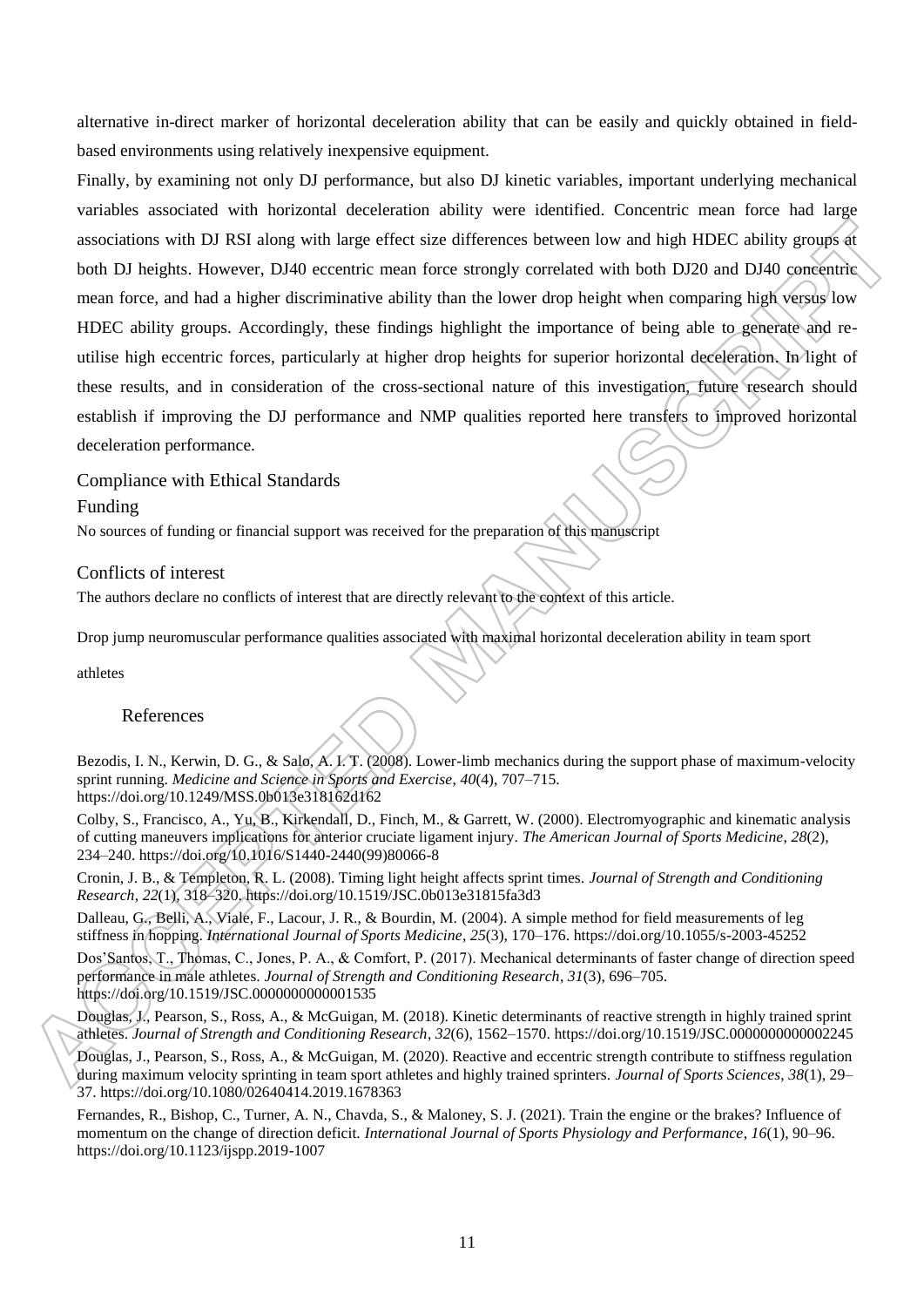Freitas, T. T., Alcaraz, P. E., Calleja-González, J., Arruda, A. F. S., Guerriero, A., Kobal, R., Reis, V. P., Pereira, L. A., & Loturco, I. (2019). Differences in change of direction speed and deficit between male and female national rugby sevens players. *Journal of Strength and Conditioning Research*. https://doi.org/10.1519/JSC.0000000000003195

Graham-Smith, P., Rumpf, M., & Jones, P. A. (2018). Assessment of deceleration ability and relationship to approach speed and eccentric strength. *ISBS-Conference Proceedings Archive*, *36*(1).

https://doi.org/https://commons.nmu.edu/isbs/vol36/iss1/3/

Harper, D. J., Carling, C., & Kiely, J. (2019). High-intensity acceleration and deceleration demands in elite team sports competitive match play: A systematic review and meta-analysis of observational studies. *Sports Medicine*, *49*(12), 1923– 1947. https://doi.org/10.1007/s40279-019-01170-1

Harper, D. J., Cohen, D. D., Carling, C., & Kiely, J. (2020). Can countermovement jump neuromuscular performance qualities differentiate maximal horizontal deceleration ability in team sport athletes? *Sports*, *8*(76), 1–20. https://doi.org/10.3390/sports8060076

Harper, D. J., Jordan, A. R., & Kiely, J. (2021). Relationships between eccentric and concentric knee strength capacities and maximal linear deceleration ability in male academy soccer players. *Journal of Strength and Conditioning Research*, *35*(2), 465–472. https://doi.org/10.1519/JSC.0000000000002739

Harper, D. J., Morin, J. B., Carling, C., & Kiely, J. (2020). Measuring maximal horizontal deceleration ability using radar technology: reliability and sensitivity of kinematic and kinetic variables. *Sports Biomechanics*. https://doi.org/10.1080/14763141.2020.1792968

Helm, M., Freyler, K., Waldvogel, J., Gollhofer, A., & Ritzmann, R. (2019). The relationship between leg stiffness, forces and neural control of the leg musculature during the stretch-shortening cycle is dependent on the anticipation of drop height. *European Journal of Applied Physiology*, *119*(9), 1981–1999. https://doi.org/10.1007/s00421-019-04186-7

Hopkins, W. G. (2002). A scale of magnitudes for effect statistics. *Sportscience*.

Jian, Y., Winter, D., Ishac, M., & Gilchrist, L. (1993). Trajectory of the body COG and COP during initiation and termination of gait. *Gait & Posture*, *1*(1), 9–22. https://doi.org/10.1016/0966-6362(93)90038-3

Jones, P. A., Herrington, L. C., & Graham-Smith, P. (2016). Technique determinants of knee abduction moments during pivoting in female soccer players. *Clinical Biomechanics*, *31*, 107–112. https://doi.org/10.1016/j.clinbiomech.2015.09.012

Jones, P. A., Thomas, C., Dos'Santos, T., McMahon, J. J., & Graham-Smith, P. (2017). The role of eccentric strength in 180° turns in female soccer players. *Sports*, *5*(2), 42. https://doi.org/10.3390/sports5020042

Kipp, K., Kiely, M. T., Giordanelli, M. D., Malloy, P. J., & Geiser, C. F. (2018). Biomechanical determinants of the reactive strength index during drop jumps. *International Journal of Sports Physiology and Performance*, *13*(1), 44–49. https://doi.org/10.1123/ijspp.2017-0021

Koo, T. K., & Li, M. Y. (2016). A guideline of selecting and reporting intraclass correlation coefficients for reliability research. *Journal of Chiropractic Medicine*, *15*(2), 155–163. https://doi.org/10.1016/j.jcm.2016.02.012

Kovacs, M. S., Roetert, E. P., & Ellenbecker, T. S. (2008). Efficient deceleration: The forgotten factor in tennis-specific training. *Strength and Conditioning Journal*, *30*(6), 58–69. https://doi.org/10.1519/SSC.0b013e31818e5fbc

Lakens, D. (2013). Calculating and reporting effect sizes to facilitate cumulative science: A practical primer for t-tests and ANOVAs. *Frontiers in Psychology*, *4*(863). https://doi.org/10.3389/fpsyg.2013.00863

Lockie, R. G., Schultz, A. B., Callaghan, S. J., & Jeffriess, M. D. (2014). The effects of traditional and enforced stopping speed and agility training on multidirectional speed and athletic function. *Journal of Strength and Conditioning Research*, *28*(6), 1538–1551. https://doi.org/10.1519/JSC.0000000000000309

Loturco, I., Pereira, L. A., Freitas, T. T., Alcaraz, P. E., Zanetti, V., Bishop, C., & Jeffreys, I. (2019). Maximum acceleration performance of professional soccer players in linear sprints: Is there a direct connection with change-of-direction ability? *PLoS ONE*, *14*(5), e0216806. https://doi.org/10.1371/journal.pone.0216806

McBride, J. M., McCaulley, G. O., & Cormie, P. (2008). Influence of preactivity and eccentric muscle activity on concentric performance during vertical jumping. *Journal of Strength and Conditioning Researchesearch*, *22*(3), 750–757. https://doi.org/10.1519/JSC.0b013e31816a83ef

McBride, J. M., & Nimphius, S. (2020). Biological system energy algorithm reflected in sub-system joint work distribution movement strategies: influence of strength and eccentric loading. *Scientific Reports*, *10*(1), 1–11. https://doi.org/10.1038/s41598-020-68714-8

McMahon, J. J., Suchomel, T. J., Lake, J. P., & Comfort, P. (2021). Relationship between reactive strength index variants in rugby league players. *Journal of Strength and Conditioning Research*, *35*(1), 280–285. https://doi.org/10.1519/JSC.0000000000002462

Nedergaard, N. J., Kersting, U., & Lake, M. (2014). Using accelerometry to quantify deceleration during a high-intensity soccer turning manoeuvre. *Journal of Sports Sciences*, *32*(20), 1897–1905. https://doi.org/10.1080/02640414.2014.965190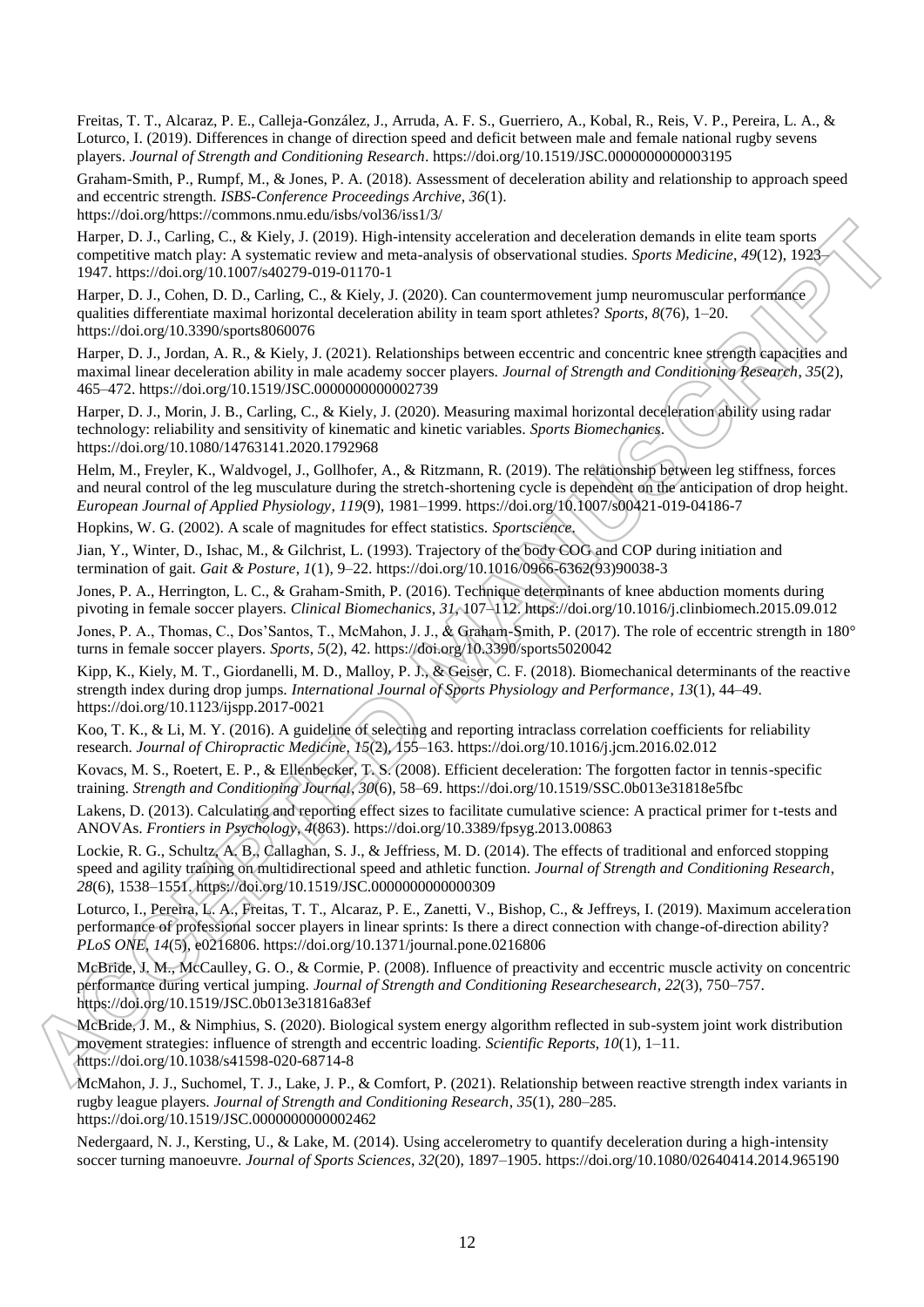Newans, T., Bellinger, P., Dodd, K., & Minahan, C. (2019). Modelling the acceleration and deceleration profile of elite-level soccer players. *International Journal of Sports Medicine*, *40*(05), 331–335. https://doi.org/10.1055/a-0853-7676

| Variable                | Mean $\pm$ SD    | $HDEC_{Peak}$                     | <b>HDEC</b> | HDEC <sub>Early</sub> |
|-------------------------|------------------|-----------------------------------|-------------|-----------------------|
| $HDEC_{Peak}$ $(m·s-2)$ | $-8.54 \pm 1.00$ |                                   |             |                       |
| HDEC $(m \cdot s^{-2})$ | $-4.50 \pm 0.58$ | $0.74^{\circ}$ VL<br>(0.57; 0.85) |             |                       |

Oliva-Lozano, J. M., Fortes, V., Krustrup, P., & Muyor, J. M. (2020). Acceleration and sprint profiles of professional male football players in relation to playing position. *PloS One*, *15*(8), e0236959. https://doi.org/10.1371/journal.pone.0236959

Pedley, J. S., Lloyd, R. S., Read, P., Moore, I. S., & Oliver, J. L. (2017). Drop jump: A technical model for scientific application. *Strength and Conditioning Journal*, *39*(5), 1–9. https://doi.org/10.1519/SSC.0000000000000331

Peng, H.-T. (2011). Changes in biomechanical properties during drop jumps of incremental height. *Journal of Strength and Conditioning Research*, *25*(9), 2510–2518. https://doi.org/10.1519/JSC.0b013e318201bcb3

Roberts, T. J., & Azizi, E. (2011). Flexible mechanisms: The diverse roles of biological springs in vertebrate movement. *Journal of Experimental Biology*, *214*(3), 353–361. https://doi.org/10.1242/jeb.038588

Simperingham, K. D., Cronin, J. B., Pearson, S. N., & Ross, A. (2019). Reliability of horizontal force-velocity-power profiling during short sprint-running accelerations using radar technology. *Sports Biomechanics*, *18*(1), 88–99. https://doi.org/10.1080/14763141.2017.1386707

Thomas, C., Dos'Santos, T., Cuthbert, M., Fields, C., & Jones, P. A. (2020). The effect of limb preference on braking strategy and knee joint mechanics during pivoting in female soccer players. *Science and Medicine in Football*, *4*(1), 30–36. https://doi.org/10.1080/24733938.2019.1667020

Thomas, C., Dos'Santos, T., Comfort, P., & Jones, P. A. (2020). Effect of asymmetry on biomechanical characteristics during 180° change of direction. *Journal of Strength and Conditioning Research*, *34*(5), 1297–1306. https://doi.org/10.1519/JSC.0000000000003553

Tirosh, O., & Sparrow, W. a. (2005). Age and walking speed effects on muscle recruitment in gait termination. *Gait and Posture*, *21*(3), 279–288. https://doi.org/10.1016/j.gaitpost.2004.03.002

Verheul, J., Nedergaard, N. J., Pogson, M., Lisboa, P., Gregson, W., Vanrenterghem, J., & Robinson, M. A. (2019). Biomechanical loading during running: can a two mass-spring-damper model be used to evaluate ground reaction forces for high-intensity tasks? *Sports Biomechanics*. https://doi.org/10.1080/14763141.2019.1584238

Werkhausen, A., Albracht, K., Cronin, N. J., Meier, R., Bojsen-Møller, J., & Seynnes, O. R. (2017). Modulation of muscle– tendon interaction in the human triceps surae during an energy dissipation task. *The Journal of Experimental Biology*, *220*(22), 4141–4149. https://doi.org/10.1242/jeb.164111

Young, W. B. (1995). Laboratory strength assessment of athletes. *New Studies in Athletics*, *10*(1), 89–96.

**Table 1.** Descriptive statistics (mean  $\pm$  SD) and correlations (90% confidence intervals) between all horizontal deceleration variables.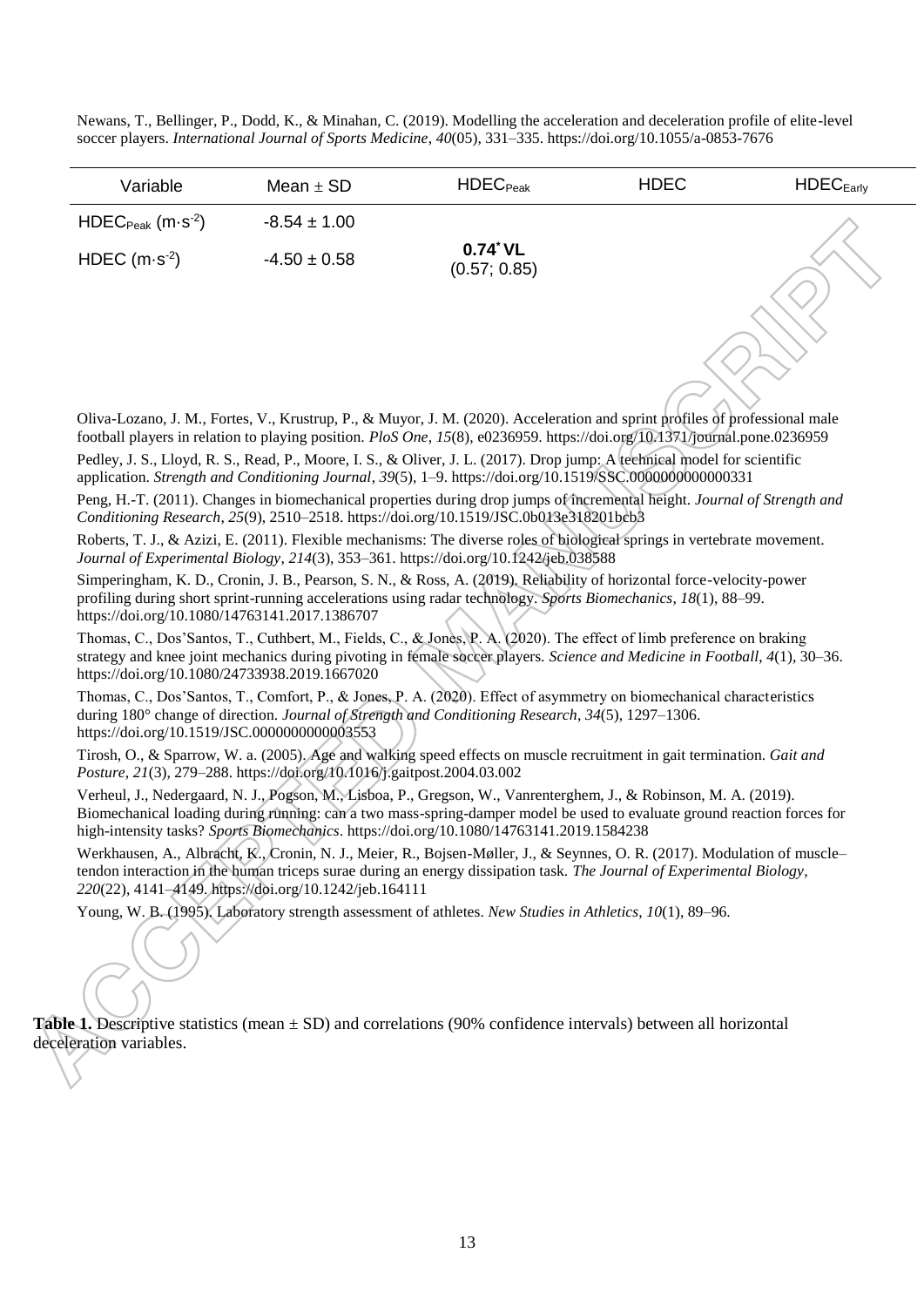| $HDEC_{Early}$ (m $\cdot$ s <sup>-2</sup> ) | $-3.92 \pm 0.60$ | 0.54˚ L      | $0.93$ $AP$        |              |
|---------------------------------------------|------------------|--------------|--------------------|--------------|
|                                             |                  | (0.27; 0.73) | (0.87; 0.96)       |              |
| $HDEC_{\text{Late}}$ (m·s <sup>-2</sup> )   | $-5.67 \pm 0.70$ | 0.89˚ VL     | $0.68^{\degree}$ L | 0.40         |
|                                             |                  | (0.80; 0.94) | (0.47; 0.82)       | (0.10; 0.63) |

**Abbreviations:** HDEC<sub>Peak</sub> = peak horizontal deceleration, HDEC = average horizontal deceleration, HDEC<sub>Early</sub> = average early phase horizontal deceleration, HDEC<sub>Late</sub> = average late phase horizontal deceleration, L = large correlation, VL = very large correlation, AP = almost perfect correlation,  $* = P < 0.01$ ,

**Table 2.** Descriptive statistics (mean  $\pm$  SD) and correlation coefficients ( $\pm$  90% confidence limits) between all drop jump neuromuscular performance variables.

|                           |                | Drop Jump 20 cm            |                                            |                            |                         |                      |                                |                                                                                                                          |                       | Drop Jump 40 cm    |          |                |
|---------------------------|----------------|----------------------------|--------------------------------------------|----------------------------|-------------------------|----------------------|--------------------------------|--------------------------------------------------------------------------------------------------------------------------|-----------------------|--------------------|----------|----------------|
| Variabl<br>es             | Mea<br>$n \pm$ | <b>CMF</b>                 | <b>EMF</b>                                 | <b>GCT</b>                 | JH                      | <b>RSI</b>           | <b>LS</b>                      | <b>CMF</b>                                                                                                               | <b>EMF</b>            | <b>GCT</b>         | JН       | <b>RSI</b>     |
| Drop Jump 20 cm           |                |                            |                                            |                            |                         |                      |                                |                                                                                                                          |                       |                    |          |                |
| <b>CMF</b>                | 26.3           |                            |                                            |                            |                         |                      |                                |                                                                                                                          |                       |                    |          |                |
| $(N \cdot Kg^{-1})$       | 3±             |                            |                                            |                            |                         |                      |                                |                                                                                                                          |                       |                    |          |                |
| <b>EMF</b>                | 26.4           | 0.40                       |                                            |                            |                         |                      |                                |                                                                                                                          |                       |                    |          |                |
| $(N \cdot Kg^{-1})$       | 4±             | (0.10;<br>$\sim$ $\sim$    |                                            |                            |                         |                      |                                |                                                                                                                          |                       |                    |          |                |
| GCT (s)                   | 0.25<br>Ŧ      | $0.71*V$                   | $-0.70^{\text{VL}}$<br>(0.50)              |                            |                         |                      |                                |                                                                                                                          |                       |                    |          |                |
| JH(m)                     | 24.6           | $0.52*L$                   | $-0.03$                                    | 0.08                       |                         |                      |                                |                                                                                                                          |                       |                    |          |                |
|                           | 6 ±            | (0.25,<br>וחד ו            | $(-0.36)$<br>ירה ה                         | $(-0.24)$<br>$\sim$ $\sim$ |                         |                      |                                |                                                                                                                          |                       |                    |          |                |
| RSI(m/s)                  | 1.02           | $0.84*V$                   | 0.40                                       | $-0.40$                    | $0.84*V$                |                      |                                |                                                                                                                          |                       |                    |          |                |
|                           | Ŧ              | L<br>$\sim$ $\sim$         | (0.10;                                     | (0.10,                     |                         |                      |                                |                                                                                                                          |                       |                    |          |                |
| LS (kN-                   | 0.48           | 0.06                       | $-0.36$                                    | $0.54*$ L                  | $0.83^{2}V$             | 0.45                 |                                |                                                                                                                          |                       |                    |          |                |
| $1 \cdot m \cdot kg^{-1}$ | ±              | $(-0.26)$<br>$\sim$ $\sim$ | $(-0.60)$<br>$\Omega$                      | (0.27;<br>$\overline{2}$   | L<br>$\sqrt{2}$         | (0.16)<br>י− אי∕י    |                                |                                                                                                                          |                       |                    |          |                |
| Drop Jump 40 cm           |                |                            |                                            |                            |                         |                      |                                |                                                                                                                          |                       |                    |          |                |
| <b>CMF</b>                | 27.0           | $0.85^{\circ}$ V           | 0.22                                       | $-0.58$ <sup>*</sup> L     | 0.39                    | $0.66*$ L            | 0.03                           |                                                                                                                          |                       |                    |          |                |
| $(N \cdot Kg^{-1})$       | 6 ±            | L                          | $(-0.10;$<br>$\sim$ rni                    | $(-0.76)$<br>0.221         | (0.09)<br>$\sim$ $\sim$ | (0.44)               | $(-0.28;$                      |                                                                                                                          |                       |                    |          |                |
| <b>EMF</b>                | 32.6           | $0.64*$ L                  | 0.48                                       |                            | $-0.04$                 | 0.32                 | $-0.43$                        | $0.77*V$                                                                                                                 |                       |                    |          |                |
| $(N \cdot Kg^{-1})$       | $9 +$          | (0.41;                     | (0.20;                                     | $0.73*V$                   | $(-0.35)$<br>ימה מ      | (0.01)<br>ヘーつ        | $(-0.65)$<br>0.4.41            | L<br>$\sim$ $\sim$                                                                                                       |                       |                    |          |                |
| GCT (s)                   | 0.24           | $-0.64$ <sup>*</sup> L     | $-0.37$                                    | $0.77*V$                   | 0.03                    | $-0.31$              | 0.45                           |                                                                                                                          |                       |                    |          |                |
|                           | Ŧ.             | (0.41;                     | (0.07;                                     |                            | $(-0.28)$               | $(-0.57)$            | (0.16;                         | $0.78*V$                                                                                                                 | $0.93^*A$             |                    |          |                |
| JH(m)                     | 26.9           | 0.44                       | $-0.17$                                    | $\hat{0}.\hat{2}\hat{2}$   | $0.85*V$                | $0.70^{\circ}$ v     | $0.80^{2}V$                    | 0.29                                                                                                                     | $-0.18$               | 0.28               |          |                |
|                           | 5±             | (0.15;                     | $(-0.46)$                                  | $(-0.10)$<br>$\mathbb{R}$  | ℄                       | L                    | L                              | $(-0.02;$                                                                                                                | $(-0.47)$             | $(-0.03;$          |          |                |
| RSI (m/s)                 | 1.12           | $0.\overline{79}^{\circ}V$ | 0.A1                                       | $-0.33$                    | 0.70*V                  | $0.\overline{81}^2V$ | $\hat{0}.\hat{3}\hat{7}$       | $0.80^{+1}V$                                                                                                             | 0.46                  | $-0.41$            | $0.74*V$ |                |
|                           | ±              | L<br>$\sim$ $\sim$         | $(-0.21;$<br>$\sim$ $\lambda$ <sub>A</sub> | (0.58)<br>رتوم ب           | $\sqrt{2}$              | L<br>10.07           | (0.07)<br>$\sim$ $\sim$ $\sim$ | 10.05                                                                                                                    | (0.17)<br>$\sim$ 0.01 | $(-0.64)$<br>n 111 | 10 F.    |                |
| LS (kN-                   | 0.51           | $-0.03$                    | $-0.33$                                    | $0.62^*$ L                 | $0.66*$ L               | 0.30                 | $0.85*V$                       | $-0.20$                                                                                                                  | $-0.62^{\ast}$ L      | $0.73*V$           | $0.86*V$ | 0.32           |
| $1 \cdot m \cdot kg^{-1}$ | Ŧ              | $(-0.34)$<br>0.28          | $(-0.58)$<br>-0.02)                        | (0.38;<br>(1.78)           | (0.44)<br>0.81          | $(-0.01)$<br>(350)   | 10.73                          | $(-0.48)$<br>0.12                                                                                                        | $(-0.78)$<br>$-0.381$ | (0.54)             | 10.75    | (0.01;<br>0.57 |
|                           |                |                            |                                            |                            |                         |                      |                                | Abbreviations: CME – concentric mean force, EME – eccentric mean force, GCT – ground contact time. IH – jumn height, RSI |                       |                    |          |                |

orce, ), JH np n 0.57) **Abbreviations:** CMF = concentric mean force, EMF = eccentric mean force, GCT = ground contact time, JH = jump height, RSI  $=$  reactive strength index, LS = leg stiffness, L = large correlation, VL = very large correlation, AP = almost perfect correlation,  $*$  =  $D \sim 0.01$ 

**Table 3.** Effect size (90% confidence intervals) differences between high and low horizontal deceleration ability groups and correlations (90% confidence intervals) between horizontal deceleration abilities and drop jump neuromuscular performance variables.

| $\sim$            |                                |                    |                              |                   |                            |                             |                             |                               |  |  |  |
|-------------------|--------------------------------|--------------------|------------------------------|-------------------|----------------------------|-----------------------------|-----------------------------|-------------------------------|--|--|--|
|                   | <b>High vs. Low Comparison</b> |                    |                              |                   |                            | <b>Correlations</b>         |                             |                               |  |  |  |
| Variable          | High (n<br>$= 15$              | Low (n<br>$= 14$   | <b>Effect</b><br><b>Size</b> | <b>Descriptor</b> | <b>HDEC</b> Peak           | <b>HDEC</b>                 | <b>HDEC</b> Early           | <b>HDECLate</b>               |  |  |  |
| Anthropometric    |                                |                    |                              |                   |                            |                             |                             |                               |  |  |  |
| Height (m)        | $1.79 \pm$<br>0.08             | $1.75 \pm$<br>0.10 | 0.46<br>(0.31)<br>0.61)      | Small             | $-0.14$<br>(-0.43;<br>0.18 | $-0.28$<br>(-0.54;<br>0.03) | $-0.25$<br>(-0.52;<br>0.07) | $-0.13$<br>$(-0.42)$<br>0.19) |  |  |  |
| Body Mass<br>(kg) | $73.5 \pm$<br>15.2             | $72.2 \pm$<br>17.8 | 0.08<br>(-0.03;<br>0.19      | <b>Trivial</b>    | 0.07<br>(-0.25;<br>0.37)   | $-0.12$<br>(-0.42:<br>0.20  | $-0.17$<br>(-0.46;<br>0.15) | 0.09<br>(-0.23;<br>0.39)      |  |  |  |

**Approach Demands**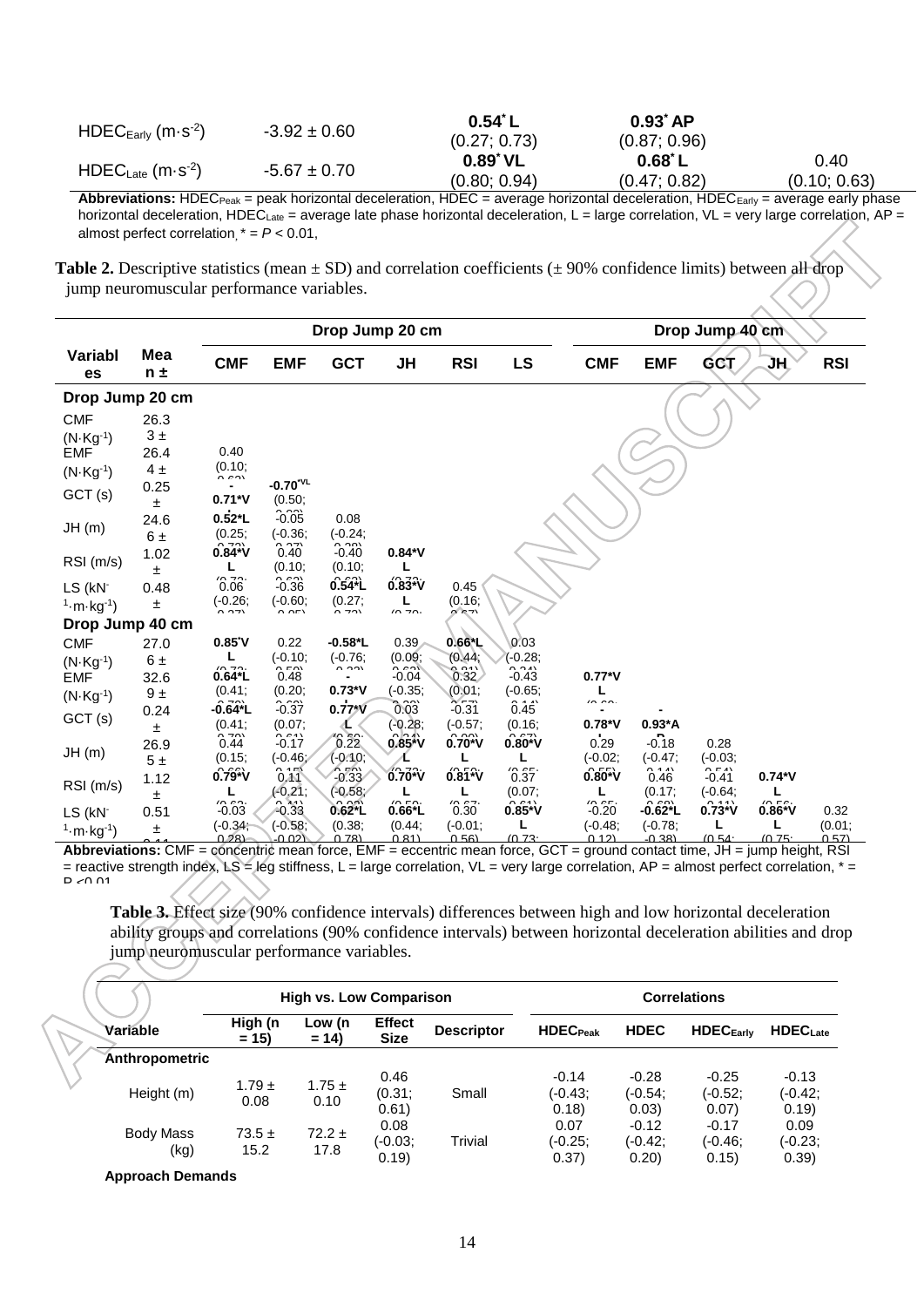|                                              |                     |                     | $1.81*$    |              | $-0.40$      | $-0.76$ VL        | $-0.78$ <sup>*</sup> VL | $-0.37$      |  |
|----------------------------------------------|---------------------|---------------------|------------|--------------|--------------|-------------------|-------------------------|--------------|--|
| $V_{\text{Peak}}(m.s^{-1})$                  | 7.74 $\pm$          | $6.98 \pm$          | (1.40;     | Large        | $(-0.10; -$  | $(-0.87; -$       | $(-0.88; -)$            | $(-0.61; -$  |  |
|                                              | 0.43                | 0.44                | 2.22)      |              | 0.63)        | 0,59)             | 0.62)                   | 0.07)        |  |
|                                              |                     |                     | 0.46       |              | $-0.06$      | $-0.33$           | $-0.38$                 | $-0.15$      |  |
| M <sub>Peak</sub> (kg.m.s <sup>-</sup><br>1) | 568 $\pm$<br>116    | 509 $\pm$           | (0.31;     | Small        | $(-0.37;$    | $(-0.58; -)$      | $(-0.62; -$             | $(-0.44;$    |  |
|                                              |                     | 150                 | 0.61)      |              | 0.26)        | 0.02)             | 0.08)                   | 0.17)        |  |
| Drop Jump 20 cm                              |                     |                     |            |              |              |                   |                         |              |  |
|                                              |                     |                     | $1.23*$    |              | $-0.29$      | $-0.61^{\circ}$ L | $-0.66^{\circ}$ L       | $-0.24$      |  |
| $CMF (N Kg-1)$                               | 27.66 $\pm$         | 24.95 $\pm$         | (0.94;     | Large        | $(-0.55;$    | $(-0.77; -$       | $(-0.81; -$             | $(-0.54)$    |  |
|                                              | 2.26                | 2.31                | 1.52)      |              | 0.02)        | 0.37)             | 0.44)                   | 0.08         |  |
|                                              |                     |                     | 0.51       |              | $-0.26$      | $-0.35$           | $-0.29$                 | $-0.34$      |  |
| $EMF (N-Kg-1)$                               | $27.45 \pm$         | $25.72 \pm$         | (0.35;     | Small        | $(-0.53;$    | $(-0.60; -$       | $(-0.55;$               | $(-0.59)$    |  |
|                                              | 3.44                | 3.55                | 0.67)      |              | 0.06)        | 0.40)             | 0.02)                   | 0.03         |  |
|                                              |                     |                     | 0.29       |              | 0.05         | 0.19              | 0.26                    | 0.05         |  |
| GCT(s)                                       | $0.24 \pm$          | $0.25 \pm$          | (0.16;     | Small        | $(-0.36;$    | $(-0.13;$         | $(-0.06)$               | $(-0.36)$    |  |
|                                              | 0.04                | 0.03                | 0.42)      |              | 0.27)        | 0.47)             | 0.53)                   | 0.27)        |  |
|                                              |                     |                     | $1.29*$    |              | $-0.34$      | $-0.49$           | -0.52° K                | $-0.32$      |  |
| JH(m)                                        | $0.27 \pm$          | $0.22 \pm$          | (0.99;     | Large        | $(-0.59; -)$ | $(-0.70; +)$      | $(-0.72)$               | $(-0.57; -$  |  |
|                                              | 0.06                | 0.04                | 1.59)      |              | 0.03)        | 0.21)             | 0.25)                   | 0.01)        |  |
|                                              |                     |                     | $1.28*$    |              | $-0.45$      | -0.615L           | -0.62*L                 | $-0.40$      |  |
| RSI (m/s)                                    | $1.15 \pm$<br>0.22  | $0.89$ $\pm$        | (0.98;     | Large        | $(-0.67;$    | $(-0.77,-$        | $(-0.78; -$             | $(-0.63; -)$ |  |
|                                              |                     | 0.20                | 1.58)      |              | 0.16)        | 0.37              | 0.38)                   | 0.10)        |  |
| LS (kN-                                      | $0.50\,\pm\,$       | $0.46 \pm$          | 0.42       |              | $-0.27$      | $-0.24$           | $-0.20$                 | $-0.23$      |  |
| $1 - m - kg^{-1}$                            | 0.12                | 0.06                | (0.27;     | Small        | $(-0.54;$    | $(-0.54,$         | $(-0.48;$               | $(-0.51;$    |  |
|                                              |                     |                     | 0.57)      |              | 0.05)        | 0,08)             | 0.12)                   | 0.09)        |  |
| Drop Jump 40 cm                              |                     |                     |            |              |              |                   |                         |              |  |
|                                              |                     |                     | $1.40*$    |              | $-0.38$      | $-0.54$ L         | $-0.54$ L               | $-0.36$      |  |
| $CMF (N Kg-1)$                               | $28.92 \pm$<br>3.40 | $25.15 \pm$<br>1.93 | (1.08;     | Large        | $(-0.62,-$   | $(-0.73; -$       | $(-0.73; -$             | $(-0.60; -$  |  |
|                                              |                     |                     | 1.72)      |              | 0.08)        | 0.27)             | 0.27)                   | 0.05)        |  |
|                                              | $34.57 \pm$         | 30.93 $\pm$         | 1.11       |              | $-0.30$      | $-0.39$           | $-0.36$                 | $-0.33$      |  |
| $EMF (N-Kg-1)$                               | 3.76                | 2.94                | (0.84;     | Moderate     | (-0.01;      | $(-0.63; -)$      | $(-0.60; -$             | $(-0.58; -$  |  |
|                                              |                     |                     | 1.38)      |              | 0.56)        | 0.09              | 0.05)                   | 0.02)        |  |
|                                              | $0.23 \pm$          | $0.26 \pm$          | 0.87       |              | 0.16         | 0.24              | 0.22                    | 0.19         |  |
| GCT(s)                                       | 0.04                | 0.03                | (0.65,     | Moderate     | $(-0.16;$    | $(-0.08;$         | $(-0.10;$               | $(-0.13;$    |  |
|                                              |                     |                     | 1.09)      |              | 0.45)        | 0.51)             | 0.50)                   | 0.47)        |  |
|                                              | $27.73 \pm$         | $25.10 \pm$         | 0.51       |              | $-0.28$      | $-0.46$           | $-0.52^{\circ}$ L       | $-0.15$      |  |
| JH(m)                                        | 6.23                | 4.04                | (0.35;     | <b>Small</b> | $(-0.54;$    | $(-0.68; -)$      | $(-0.72; -$             | $(-0.44;$    |  |
|                                              |                     |                     | 0.67)      |              | 0.03)        | 0.17)             | 0.25)                   | 0.17)        |  |
|                                              | $1.24 \pm$          | $0.98 +$            | $1.20^{*}$ |              | $-0.33$      | $-0.61^{*}$ L     | $-0.65^{\dagger}$ L     | $-0.31$      |  |
| RSI (m/s)                                    | 0.27                | 0.16                | (0.92;     | Large        | $(-0.58; -$  | $(-0.77; -$       | $(-0.72; -$             | $(-0.57;$    |  |
|                                              |                     |                     | 1.48)      |              | 0.02)        | 0.37)             | 0.25)                   | 0.00)        |  |
| LS (kN-                                      | 0.51 <sub>4</sub>   | $0.51 \pm$          | 0.00       |              | $-0.21$      | $-0.21$           | $-0.26$                 | $-0.17$      |  |
| $1 \cdot m \cdot kg^{-1}$                    | 0.13'               | 0.07                | $(-0.11)$  | Trivial      | $(-0.49;$    | $(-0.49;$         | $(-0.53;$               | $(-0.46;$    |  |
|                                              |                     |                     | 0.11)      |              | 0.11)        | 0.11)             | 0.06)                   | 0.15)        |  |

Abbreviations: V<sub>Peak</sub> = peak approach velocity; M<sub>Peak</sub> = peak approach momentum, HDEC<sub>Peak</sub> = peak horizontal deceleration, HDEC = average horizontal deceleration, HDEC<sub>Early</sub> = average early phase horizontal deceleration, HDECLate = average late phase horizontal deceleration, CMF = concentric mean force, GCT = ground contact time, EMF = eccentric mean force, JH = jump height, RSI = reactive strength index, LS = leg stiffness,  $* = P < 0.01$ , L = large correlation,  $\mathcal{N}L =$  very large correlation